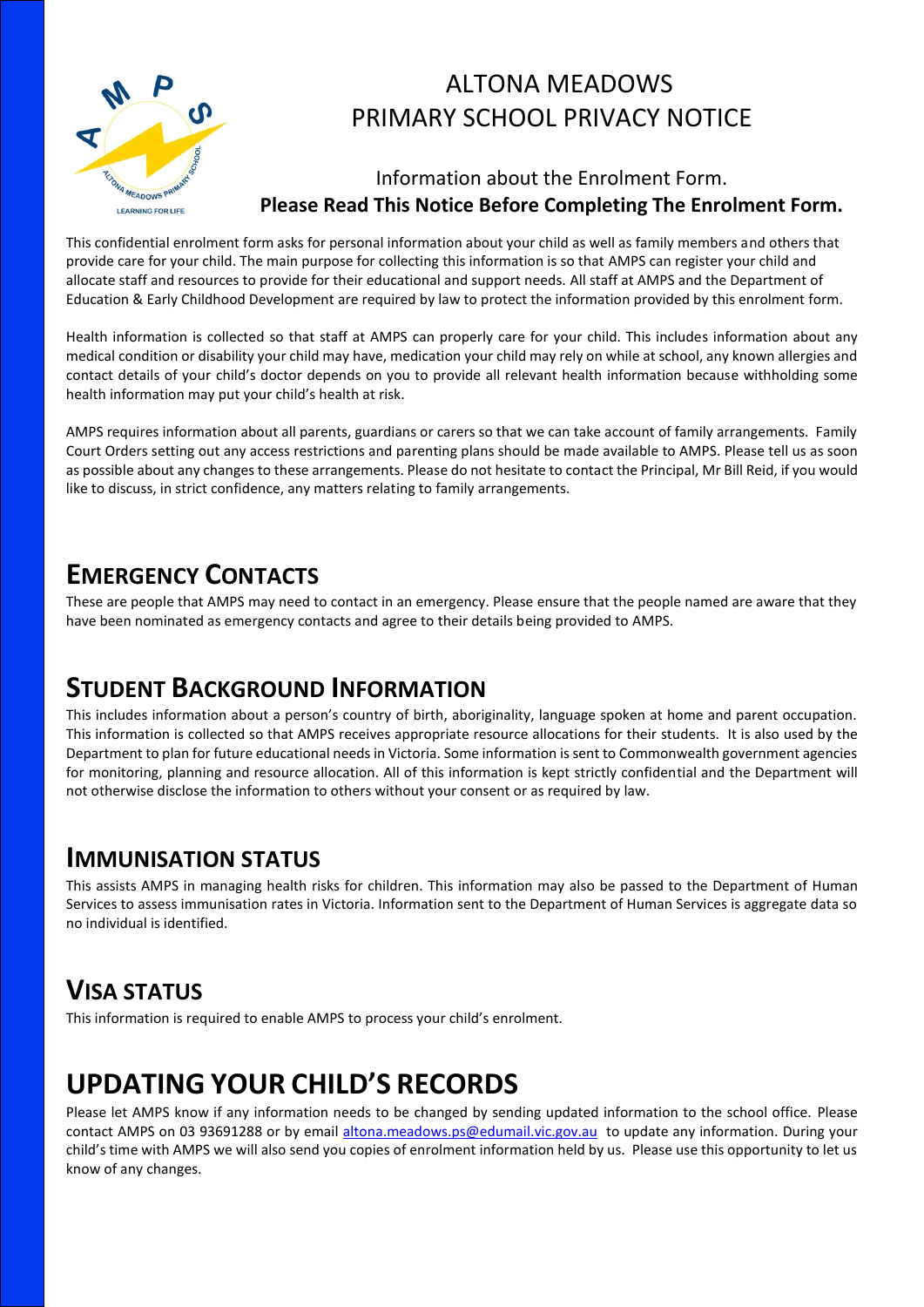# **ACCESS TO YOUR CHILD'S RECORD HELD BY SCHOOL**

In most circumstances you can access your child's records. Please contact the Principal on 03 9369 1288 to arrange this. Sometimes access to certain information, such as information provided by someone else, may require a Freedom of Information request. We will advise you if this is required and tell you how you can do this.

If you have any concerns about the confidentiality of this information please contact the Principal. AMPS can also provide you with more detailed information about privacy policies that govern the collection and use of information requested on this form.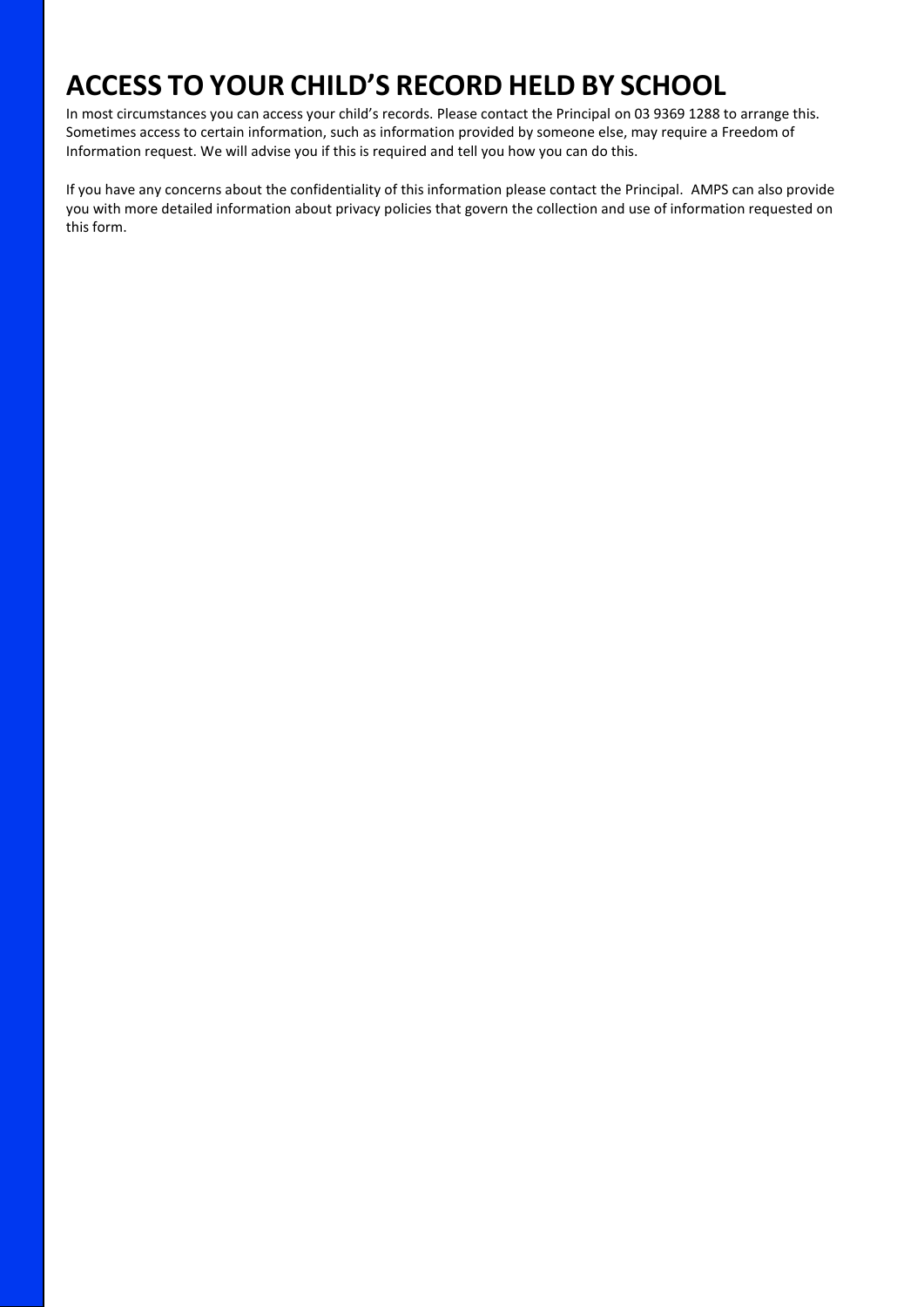



**STUDENT ENROLMENT INFORMATION – 20\_\_** Computer Generated Student ID:

## **STUDENT DETAILS PERSONAL DETAILS OF STUDENT**

| Surname:                        |             |               | <b>Title:</b> (Miss Ms, Mrs Mr) |  |  |
|---------------------------------|-------------|---------------|---------------------------------|--|--|
| <b>First Given Name:</b>        |             |               |                                 |  |  |
| <b>Second Given Name:</b>       |             |               |                                 |  |  |
| Preferred Name (if applicable): |             |               |                                 |  |  |
| ❖ Sex (tick):                   | $\Box$ Male | $\Box$ Female | Birth Date: (dd-mm-yyyy)        |  |  |
| <b>Student Mobile Number:</b>   |             |               |                                 |  |  |

#### **PRIMARY FAMILY HOME ADDRESS:**

| No. & Street: or PO<br><b>Box details</b> |                              |            |              |
|-------------------------------------------|------------------------------|------------|--------------|
| Suburb:                                   |                              |            |              |
| State:                                    | Postcode:                    |            |              |
| <b>Telephone Number:</b>                  | <b>Silent Number: (tick)</b> | $\Box$ Yes | $\square$ No |
| <b>Mobile Number:</b>                     | <b>Fax Number:</b>           |            |              |

#### **OFFICE USE ONLY**

| Child's Name and Birth Date proof sighted (tick)                                                                                  |                                               | $\Box$ Yes |                      | $\Box$ No       |            | <b>Enrolment Date:</b> |                    |        |  |
|-----------------------------------------------------------------------------------------------------------------------------------|-----------------------------------------------|------------|----------------------|-----------------|------------|------------------------|--------------------|--------|--|
| Year<br>Level                                                                                                                     | Home<br>Group                                 |            | Timetabling<br>Group |                 |            | House                  |                    | Campus |  |
|                                                                                                                                   | <b>Student Email Address:</b>                 |            |                      |                 |            |                        |                    |        |  |
| <b>Immunisation Certificate received?: (tick)</b>                                                                                 |                                               |            |                      | $\Box$ Complete |            |                        | $\Box$ Not sighted |        |  |
| Is there a Medical Alert for the student? (tick)                                                                                  |                                               |            | $\Box$ Yes           |                 | $\Box$ No  |                        |                    |        |  |
| (tick)                                                                                                                            | Does the student have a Disability ID Number? |            | $\Box$ No            |                 | $\Box$ Yes |                        | Disability ID No.: |        |  |
| Has a Transition Statement been provided (either<br>by the Early Childhood Educator or parents)? (tick)<br>For prep students only |                                               | $\Box$ Yes |                      | $\Box$ No       |            | $\Box$ Pending         |                    |        |  |

# **FAMILY DETAILS**

**List any other family members attending this school:**

 This question is asked as a requirement of the Commonwealth Government. All schools across Australia are required to collect the same information.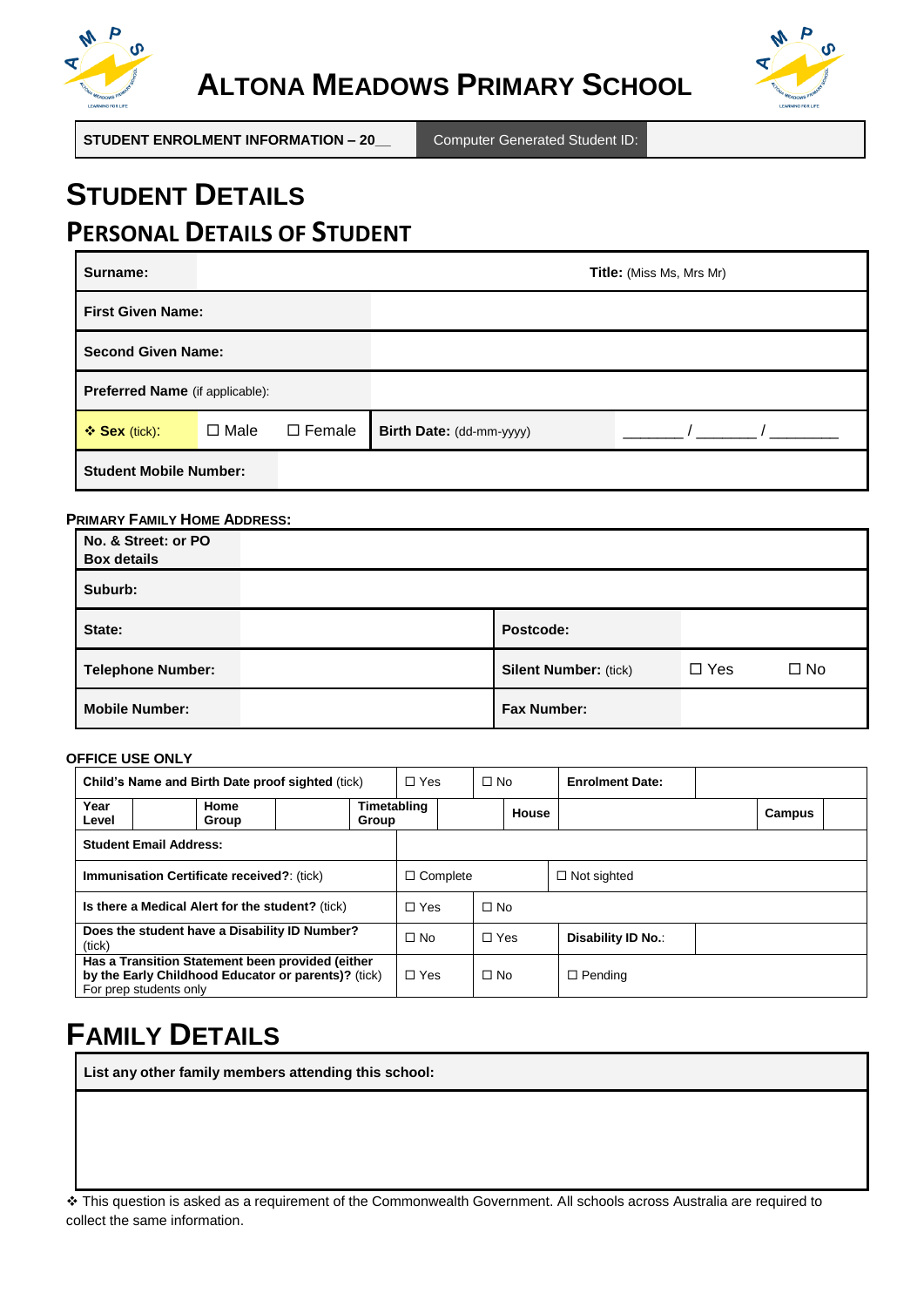## **PRIMARY FAMILY DETAILS**

NOTE: The 'PRIMARY' Family is: "the family or parent the student mostly lives with". Additional and Alternative family forms are available from the school if this is required. These additional forms are designed to cater for varying family circumstances.

#### **ADULT A DETAILS (PRIMARY CARER):**

#### **ADULT B DETAILS:**

| Sex (tick):                                                                                                                                                                                                                                                                                                                                                                                                                                                                                                                                                                                                                                                                                                                | $\Box$ Male                    | $\Box$ Female                                                            |                                                                                                                                                                                                                                                                                                                               | Sex (tick):                                                 | $\Box$ Male                    | $\square$ Female |           |
|----------------------------------------------------------------------------------------------------------------------------------------------------------------------------------------------------------------------------------------------------------------------------------------------------------------------------------------------------------------------------------------------------------------------------------------------------------------------------------------------------------------------------------------------------------------------------------------------------------------------------------------------------------------------------------------------------------------------------|--------------------------------|--------------------------------------------------------------------------|-------------------------------------------------------------------------------------------------------------------------------------------------------------------------------------------------------------------------------------------------------------------------------------------------------------------------------|-------------------------------------------------------------|--------------------------------|------------------|-----------|
| Title: (Ms, Mrs, Mr, Dr etc)                                                                                                                                                                                                                                                                                                                                                                                                                                                                                                                                                                                                                                                                                               |                                |                                                                          |                                                                                                                                                                                                                                                                                                                               | Title: (Ms, Mrs, Mr, Dr etc)                                |                                |                  |           |
| <b>Legal Surname:</b>                                                                                                                                                                                                                                                                                                                                                                                                                                                                                                                                                                                                                                                                                                      |                                |                                                                          |                                                                                                                                                                                                                                                                                                                               | Legal Surname:                                              |                                |                  |           |
| <b>Legal First Name:</b>                                                                                                                                                                                                                                                                                                                                                                                                                                                                                                                                                                                                                                                                                                   |                                |                                                                          |                                                                                                                                                                                                                                                                                                                               | <b>Legal First Name:</b>                                    |                                |                  |           |
| What is Adult A's occupation?                                                                                                                                                                                                                                                                                                                                                                                                                                                                                                                                                                                                                                                                                              |                                |                                                                          |                                                                                                                                                                                                                                                                                                                               | What is Adult B's occupation?                               |                                |                  |           |
| Who is Adult A's employer?                                                                                                                                                                                                                                                                                                                                                                                                                                                                                                                                                                                                                                                                                                 |                                |                                                                          |                                                                                                                                                                                                                                                                                                                               | Who is Adult B's employer?                                  |                                |                  |           |
| In which country was Adult A born?                                                                                                                                                                                                                                                                                                                                                                                                                                                                                                                                                                                                                                                                                         |                                |                                                                          |                                                                                                                                                                                                                                                                                                                               | In which country was Adult B born?                          |                                |                  |           |
| $\Box$ Australia                                                                                                                                                                                                                                                                                                                                                                                                                                                                                                                                                                                                                                                                                                           | $\Box$ Other (please specify): |                                                                          |                                                                                                                                                                                                                                                                                                                               | $\Box$ Australia                                            | $\Box$ Other (please specify): |                  |           |
| * Does Adult A speak a language other than English at<br>Does Adult B speak a language other than English<br>home? (If more than one language is spoken at home, indicate<br>at home? (If more than one language is spoken at home,<br>the one that is spoken most often.) (tick)<br>indicate the one that is spoken most often.) (tick)<br>No, English only<br>No, English only<br>□<br>□<br>Yes (please specify):<br>□<br>Yes (please specify):<br>□<br>Please indicate any additional<br>Please indicate any additional<br>languages spoken by Adult A:<br>languages spoken by Adult B:                                                                                                                                 |                                |                                                                          |                                                                                                                                                                                                                                                                                                                               |                                                             |                                |                  |           |
| Is an interpreter required? (tick)                                                                                                                                                                                                                                                                                                                                                                                                                                                                                                                                                                                                                                                                                         |                                | $\square$ No<br>$\Box$ Yes                                               |                                                                                                                                                                                                                                                                                                                               | Is an interpreter required? (tick)                          |                                | $\Box$ Yes       | $\Box$ No |
| <b>What is the highest year of primary or secondary</b><br>school Adult A has completed? (tick one) (For persons who<br>have never attended school, mark 'Year 9 or equivalent or below'.)<br>$\Box$ Year 12 or equivalent<br>$\Box$ Year 11 or equivalent<br>$\Box$ Year 10 or equivalent<br>$\Box$ Year 9 or equivalent or below                                                                                                                                                                                                                                                                                                                                                                                         |                                |                                                                          | <b>What is the highest year of primary or secondary</b><br>school Adult B has completed? (tick one) (For persons who<br>have never attended school, mark 'Year 9 or equivalent or below'.)<br>$\Box$ Year 12 or equivalent<br>□ Year 11 or equivalent<br>$\Box$ Year 10 or equivalent<br>$\Box$ Year 9 or equivalent or below |                                                             |                                |                  |           |
|                                                                                                                                                                                                                                                                                                                                                                                                                                                                                                                                                                                                                                                                                                                            |                                | <b>V</b> What is the level of the <i>highest</i> qualification the Adult |                                                                                                                                                                                                                                                                                                                               | ❖ What is the level of the <i>highest</i> qualification the |                                |                  |           |
| A has completed? (tick one)<br>□ Bachelor degree or above<br>□ Advanced diploma / Diploma<br>□ Certificate I to IV (including trade certificate)<br>$\Box$ No non-school qualification                                                                                                                                                                                                                                                                                                                                                                                                                                                                                                                                     |                                |                                                                          | Adult B has completed? (tick one)<br>□ Bachelor degree or above<br>□ Advanced diploma / Diploma<br>$\Box$ Certificate I to IV (including trade certificate)<br>$\Box$ No non-school qualification                                                                                                                             |                                                             |                                |                  |           |
|                                                                                                                                                                                                                                                                                                                                                                                                                                                                                                                                                                                                                                                                                                                            |                                | *What is the occupation group of Adult A? Please select                  |                                                                                                                                                                                                                                                                                                                               | *What is the occupation group of Adult B? Please select     |                                |                  |           |
| the appropriate parental occupation group from the attached list.<br>the appropriate parental occupation group from the attached list.<br>• If the person is not currently in paid work but has had a job in<br>• If the person is not currently in paid work but has had a job in<br>the last 12 months, or has retired in the last 12 months, please<br>the last 12 months, or has retired in the last 12 months, please<br>use their last occupation to select from the attached occupation<br>use their last occupation to select from the attached occupation<br>group list.<br>group list.<br>• If the person has not been in paid work for the last 12<br>• If the person has not been in paid work for the last 12 |                                |                                                                          |                                                                                                                                                                                                                                                                                                                               |                                                             |                                |                  |           |
| months, enter 'N'.                                                                                                                                                                                                                                                                                                                                                                                                                                                                                                                                                                                                                                                                                                         |                                |                                                                          |                                                                                                                                                                                                                                                                                                                               | months, enter 'N'.                                          |                                |                  |           |

 These questions are asked as a requirement of the Commonwealth Government. All schools across Australia are required to collect the same information

| Main language spoken at home:                                                                                             |                | Preferred language of notices: |             |                |
|---------------------------------------------------------------------------------------------------------------------------|----------------|--------------------------------|-------------|----------------|
| Are you interested in being involved in school group<br>participation activities? (eg. School Council, excursions) (tick) | $\Box$ Adult A | $\Box$ Adult B                 | $\Box$ Both | $\Box$ Neither |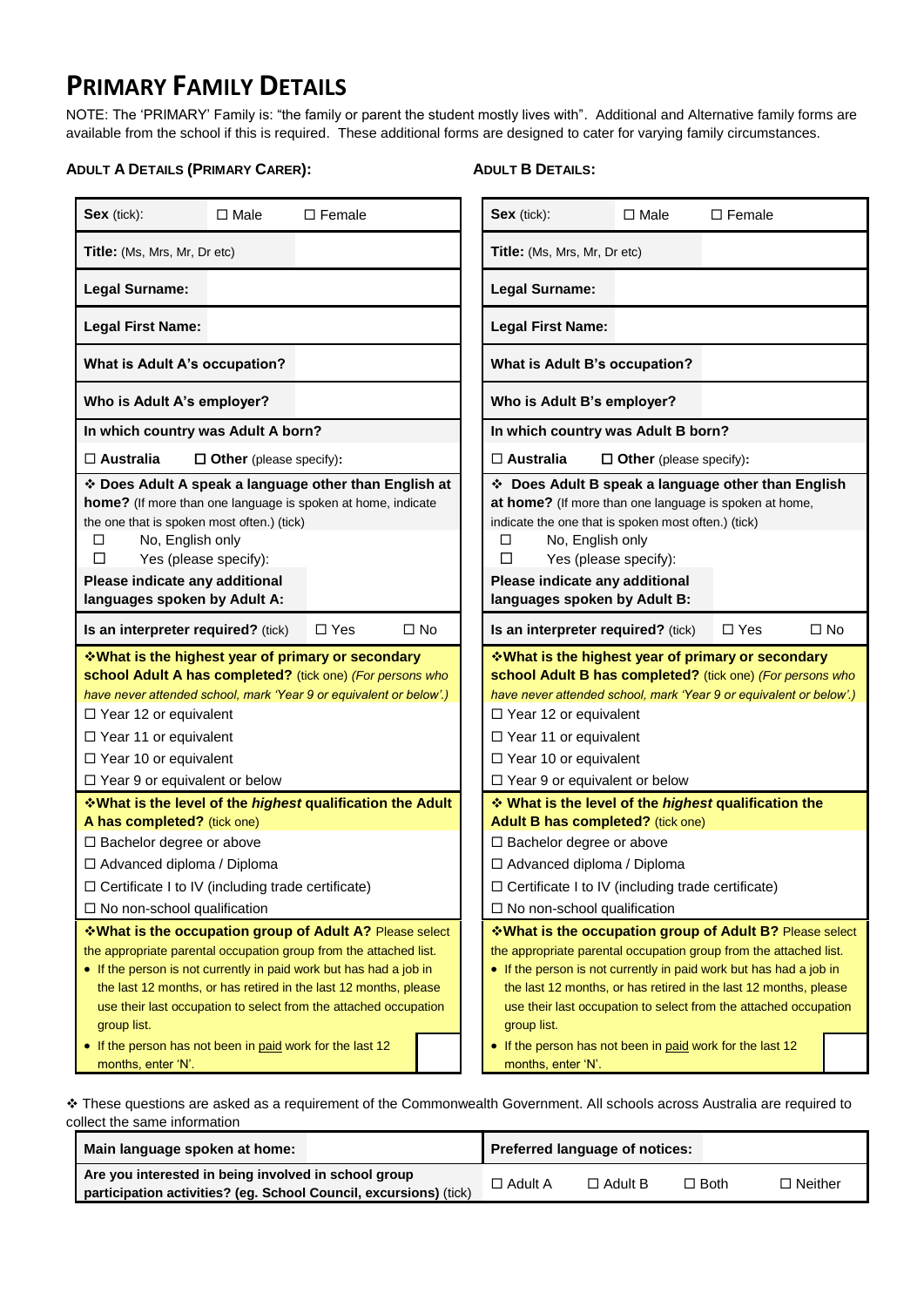# **PRIMARY FAMILY CONTACT DETAILS**

**ADULT A CONTACT DETAILS:**

### *Business Hours:*

| Can we contact Adult A at work?<br>(tick)                | $\Box$ Yes | ⊟ No |
|----------------------------------------------------------|------------|------|
| Is Adult A usually home during<br>business hours? (tick) | ∩ Yes      | ⊟ No |
| <b>Work Telephone No:</b>                                |            |      |
| <b>Other Work Contact</b><br>information:                |            |      |

### **ADULT B CONTACT DETAILS:**

*Business Hours:*

| Can we contact Adult B at work?<br>(tick)                | $\Box$ Yes | ⊟ No |
|----------------------------------------------------------|------------|------|
| Is Adult B usually home during<br>business hours? (tick) | $\Box$ Yes | ⊟ No |
| <b>Work Telephone No:</b>                                |            |      |
| <b>Other Work Contact</b><br>information:                |            |      |

### *After Hours:*

| <b>After Hours:</b>                                               | <b>After Hours:</b>                                               |  |  |
|-------------------------------------------------------------------|-------------------------------------------------------------------|--|--|
| Is Adult A usually home AFTER                                     | Is Adult B usually home AFTER                                     |  |  |
| $\Box$ Yes                                                        | $\Box$ Yes                                                        |  |  |
| $\Box$ No                                                         | $\Box$ No                                                         |  |  |
| business hours? (tick)                                            | business hours? (tick)                                            |  |  |
| <b>Home Telephone No:</b>                                         | <b>Home Telephone No:</b>                                         |  |  |
| <b>Other After Hours</b>                                          | <b>Other After Hours</b>                                          |  |  |
| <b>Contact Information:</b>                                       | <b>Contact Information:</b>                                       |  |  |
| <b>Mobile No:</b>                                                 | <b>Mobile No:</b>                                                 |  |  |
| <b>SMS Notifications:</b>                                         | <b>SMS Notifications:</b>                                         |  |  |
| $\Box$ Yes                                                        | $\Box$ No                                                         |  |  |
| $\Box$ No                                                         | $\Box$ Yes                                                        |  |  |
| Adult A's preferred method of contact: (tick one)                 | Adult B's preferred method of contact: (tick one)                 |  |  |
| (If Phone is selected, Email shall be used for communication that | (If Phone is selected, Email shall be used for communication that |  |  |
| cannot be sent via phone.)                                        | cannot be sent via phone.)                                        |  |  |
| $\Box$ Email                                                      | $\Box$ Email                                                      |  |  |
| $\Box$ Phone                                                      | $\Box$ Mail                                                       |  |  |
| $\Box$ Facsimile                                                  | $\Box$ Phone                                                      |  |  |
| $\Box$ Mail                                                       | $\Box$ Facsimile                                                  |  |  |
| <b>Email address:</b>                                             | <b>Email address:</b>                                             |  |  |
| <b>Email Notifications:</b>                                       | <b>Email Notifications:</b>                                       |  |  |
| $\Box$ Yes                                                        | $\Box$ Yes                                                        |  |  |
| $\square$ No                                                      | $\Box$ No                                                         |  |  |
| <b>Fax Number:</b>                                                | <b>Fax Number:</b>                                                |  |  |

### **PRIMARY FAMILY MAILING ADDRESS:**

Write "As Above" if the same as Family Home Address

| No. & Street or PO Box |           |  |
|------------------------|-----------|--|
| Suburb:                |           |  |
| State:                 | Postcode: |  |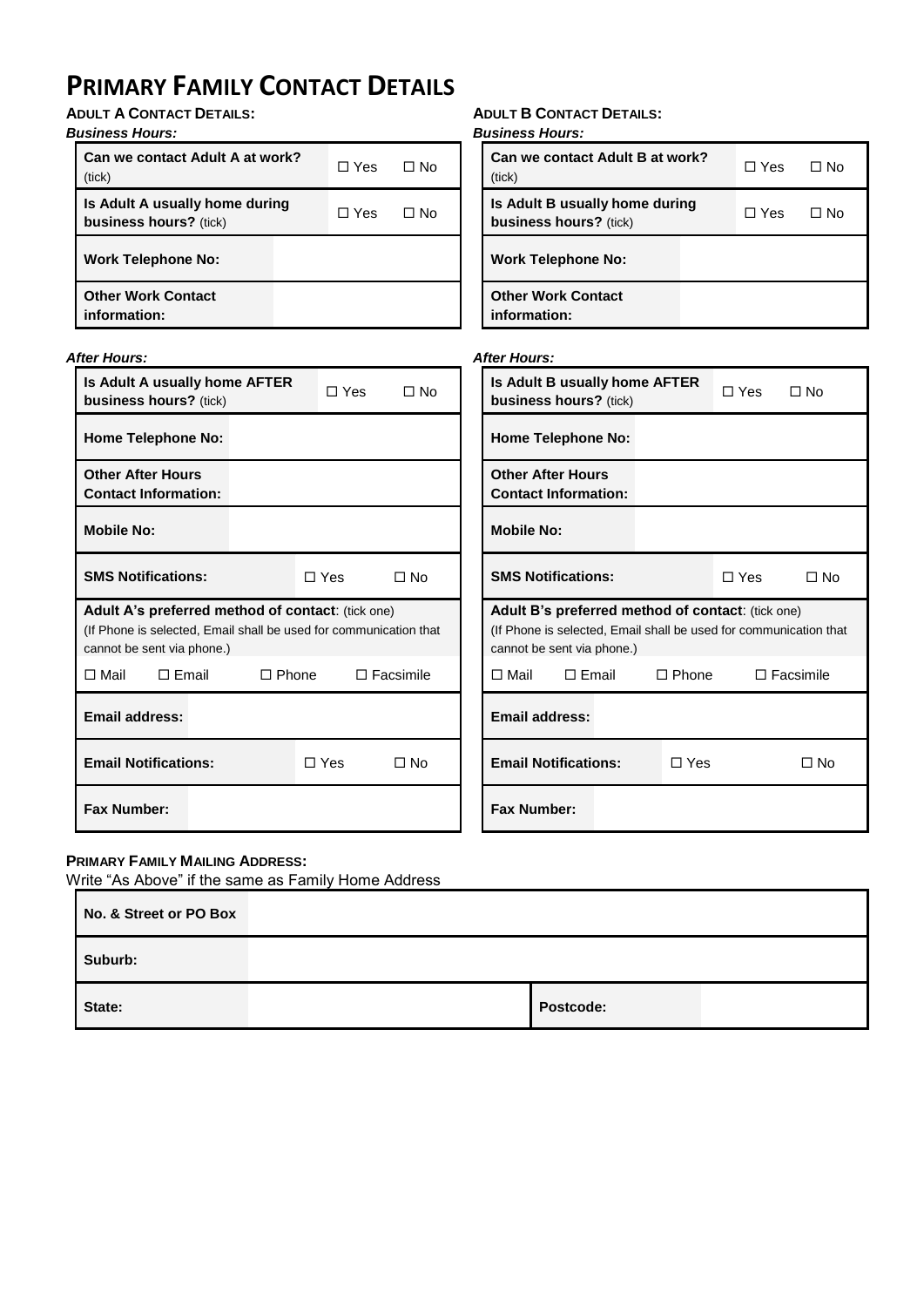| <b>PRIMARY FAMILY DOCTOR DETAILS:</b>         |            |           |                         |                                      |                   |              |  |  |
|-----------------------------------------------|------------|-----------|-------------------------|--------------------------------------|-------------------|--------------|--|--|
| Doctor's Name                                 |            |           |                         | <b>Individual or Group Practice:</b> | $\Box$ Individual | $\Box$ Group |  |  |
| No. & Street or PO Box No.:                   |            |           |                         |                                      |                   |              |  |  |
| Suburb:                                       |            |           |                         |                                      |                   |              |  |  |
| State:                                        |            |           |                         | Postcode:                            |                   |              |  |  |
| <b>Telephone Number</b>                       |            |           |                         | <b>Fax Number</b>                    |                   |              |  |  |
| <b>Current Ambulance Subscription: (tick)</b> | $\Box$ Yes | $\Box$ No | <b>Medicare Number:</b> |                                      |                   |              |  |  |

## **PRIMARY FAMILY EMERGENCY CONTACTS:**

|   | <b>Name</b> | <b>Relationship</b><br>(Neighbour, Relative, Friend or Other) | <b>Telephone Contact</b> | Language Spoken<br>(If English Write "E") |
|---|-------------|---------------------------------------------------------------|--------------------------|-------------------------------------------|
|   |             |                                                               |                          |                                           |
| າ |             |                                                               |                          |                                           |
| 3 |             |                                                               |                          |                                           |
| 4 |             |                                                               |                          |                                           |

## **PRIMARY FAMILY BILLING ADDRESS:**

Write "As Above" if the same as Family Home Address

| No. & Street or PO Box |                                  |                          |           |
|------------------------|----------------------------------|--------------------------|-----------|
| Suburb:                |                                  |                          |           |
| State:                 |                                  |                          | Postcode: |
| <b>Billing Email</b>   | $\Box$ Adult A<br>$\Box$ Adult B | □ Other (Please Specify) |           |

## **OTHER PRIMARY FAMILY DETAILS**

|                                                       | $\Box$ Parent        | $\Box$ Step-Parent | $\Box$ Adoptive Parent |
|-------------------------------------------------------|----------------------|--------------------|------------------------|
| Relationship of Adult A to Student: (tick one)        | $\Box$ Foster Parent | $\Box$ Host Family | $\Box$ Relative        |
|                                                       | $\Box$ Friend        | $\Box$ Self        | $\Box$ Other           |
|                                                       | $\Box$ Parent        | $\Box$ Step-Parent | $\Box$ Adoptive Parent |
| <b>Relationship of Adult B to Student: (tick one)</b> | $\Box$ Foster Parent | $\Box$ Host Family | $\Box$ Relative        |
|                                                       | $\Box$ Friend        | $\Box$ Self        | $\Box$ Other           |

| The student lives with the Primary Family: (tick one) |                                              |                 |                     |                    |                |  |  |  |  |  |
|-------------------------------------------------------|----------------------------------------------|-----------------|---------------------|--------------------|----------------|--|--|--|--|--|
| $\Box$ Always                                         | $\Box$ Mostly                                | $\Box$ Balanced | $\Box$ Occasionally | $\Box$ Never       |                |  |  |  |  |  |
|                                                       |                                              |                 |                     |                    |                |  |  |  |  |  |
|                                                       | Send Correspondence addressed to: (tick one) | $\Box$ Adult A  | $\Box$ Adult B      | $\Box$ Both Adults | $\Box$ Neither |  |  |  |  |  |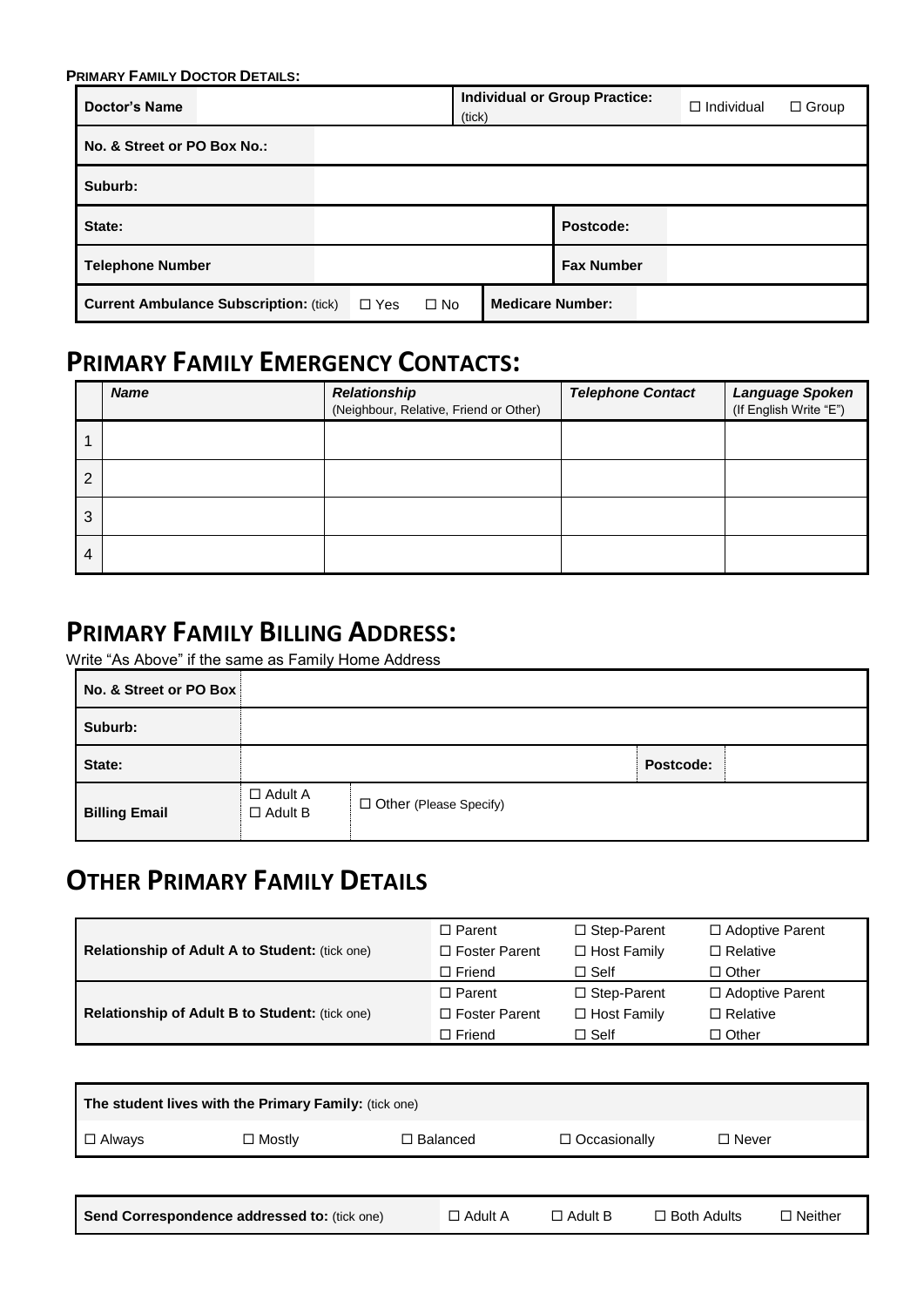### **DEMOGRAPHIC DETAILS OF STUDENT**

|                                                                                               | ❖ In which country was the student born?                                                  |                                                     |                                                                                                                                                                                                                                                                                                                     |  |  |  |  |
|-----------------------------------------------------------------------------------------------|-------------------------------------------------------------------------------------------|-----------------------------------------------------|---------------------------------------------------------------------------------------------------------------------------------------------------------------------------------------------------------------------------------------------------------------------------------------------------------------------|--|--|--|--|
| $\Box$ Australia                                                                              | $\Box$ Other (please specify):                                                            |                                                     |                                                                                                                                                                                                                                                                                                                     |  |  |  |  |
| Date of arrival in Australia OR Date of return to Australia: (dd-mm-yyyy)<br>$\sqrt{2}$       |                                                                                           |                                                     |                                                                                                                                                                                                                                                                                                                     |  |  |  |  |
| What is the Residential Status of the student? (tick)<br>$\Box$ Temporary<br>$\Box$ Permanent |                                                                                           |                                                     |                                                                                                                                                                                                                                                                                                                     |  |  |  |  |
| <b>Basis of Australian Residency:</b>                                                         |                                                                                           |                                                     |                                                                                                                                                                                                                                                                                                                     |  |  |  |  |
| □ Eligible for Australian Passport                                                            |                                                                                           | □ Holds Australian Passport                         |                                                                                                                                                                                                                                                                                                                     |  |  |  |  |
| □ Holds Permanent Residency Visa                                                              |                                                                                           |                                                     |                                                                                                                                                                                                                                                                                                                     |  |  |  |  |
| Visa Sub Class:                                                                               |                                                                                           | Visa Expiry Date: (dd-mm-yyyy)                      | $\frac{1}{2}$ $\frac{1}{2}$ $\frac{1}{2}$ $\frac{1}{2}$ $\frac{1}{2}$ $\frac{1}{2}$ $\frac{1}{2}$ $\frac{1}{2}$ $\frac{1}{2}$ $\frac{1}{2}$ $\frac{1}{2}$ $\frac{1}{2}$ $\frac{1}{2}$ $\frac{1}{2}$ $\frac{1}{2}$ $\frac{1}{2}$ $\frac{1}{2}$ $\frac{1}{2}$ $\frac{1}{2}$ $\frac{1}{2}$ $\frac{1}{2}$ $\frac{1}{2}$ |  |  |  |  |
|                                                                                               | Visa Statistical Code: (Required for some sub-classes)                                    |                                                     |                                                                                                                                                                                                                                                                                                                     |  |  |  |  |
|                                                                                               | <b>International Student ID</b> :(Not required for exchange students)                     |                                                     |                                                                                                                                                                                                                                                                                                                     |  |  |  |  |
|                                                                                               | ❖ Does the student speak a language other than English at home? (tick)                    |                                                     |                                                                                                                                                                                                                                                                                                                     |  |  |  |  |
|                                                                                               | (If more than one language is spoken at home, indicate the one that is spoken most often) |                                                     |                                                                                                                                                                                                                                                                                                                     |  |  |  |  |
| $\Box$ No, English only                                                                       | $\Box$ Yes (please specify):                                                              |                                                     |                                                                                                                                                                                                                                                                                                                     |  |  |  |  |
|                                                                                               | Does the student speak English? (tick)                                                    |                                                     | $\Box$ Yes<br>$\square$ No                                                                                                                                                                                                                                                                                          |  |  |  |  |
|                                                                                               | Is the student of Aboriginal or Torres Strait Islander origin? (tick one)                 |                                                     |                                                                                                                                                                                                                                                                                                                     |  |  |  |  |
| $\square$ No                                                                                  |                                                                                           | □ Yes, Aboriginal                                   |                                                                                                                                                                                                                                                                                                                     |  |  |  |  |
| □ Yes, Torres Strait Islander                                                                 |                                                                                           | □ Yes, Both Aboriginal & Torres Strait Islander     |                                                                                                                                                                                                                                                                                                                     |  |  |  |  |
|                                                                                               | What is the student's living arrangements? (tick one):                                    |                                                     |                                                                                                                                                                                                                                                                                                                     |  |  |  |  |
|                                                                                               | $\Box$ At home with TWO Parents/ Guardians                                                | $\Box$ State Arranged Out of Home Care # (See Note) |                                                                                                                                                                                                                                                                                                                     |  |  |  |  |
| $\Box$ At home with ONE Parent/ Guardian                                                      |                                                                                           | □ Homeless Youth                                    |                                                                                                                                                                                                                                                                                                                     |  |  |  |  |
| $\Box$ Independent                                                                            |                                                                                           |                                                     |                                                                                                                                                                                                                                                                                                                     |  |  |  |  |

# State Arranged Out of Home Care - Students who have been subject to protective intervention by the Department of Human Services and live in alternative care arrangements away from their parents. These DHS-facilitated care arrangements include living with relatives or friends (kith and kin), living with non-relative families (foster families or adolescent community placements) and living in residential care units with rostered care staff.

**Note:** Special Schools – please go to section "Travel Details for Special Schools" to enter transport details.

| Beginning of journey to school:<br>Map Type           |                                  |  |              | Melway / VicRoads / Country Fire Authority / Other |                                   |  |  |
|-------------------------------------------------------|----------------------------------|--|--------------|----------------------------------------------------|-----------------------------------|--|--|
| <b>Map Number</b>                                     | X Reference                      |  |              |                                                    | <b>Y Reference</b>                |  |  |
| <b>Usual mode of transport to school:</b> (tick)      |                                  |  |              |                                                    |                                   |  |  |
| $\Box$ Walking                                        | $\Box$ School Bus                |  | $\Box$ Train | $\Box$ Driven                                      | □ Taxi                            |  |  |
| $\Box$ Bicycle                                        | $\Box$ Public Bus<br>$\Box$ Tram |  |              | $\Box$ Self Driven<br>$\Box$ Other                 |                                   |  |  |
| If student drives themself to school:<br>Car Reg. No. |                                  |  |              |                                                    | Distance to School in kilometres: |  |  |

 These questions are asked as a requirement of the Commonwealth Government. All schools across Australia are required to collect the same information.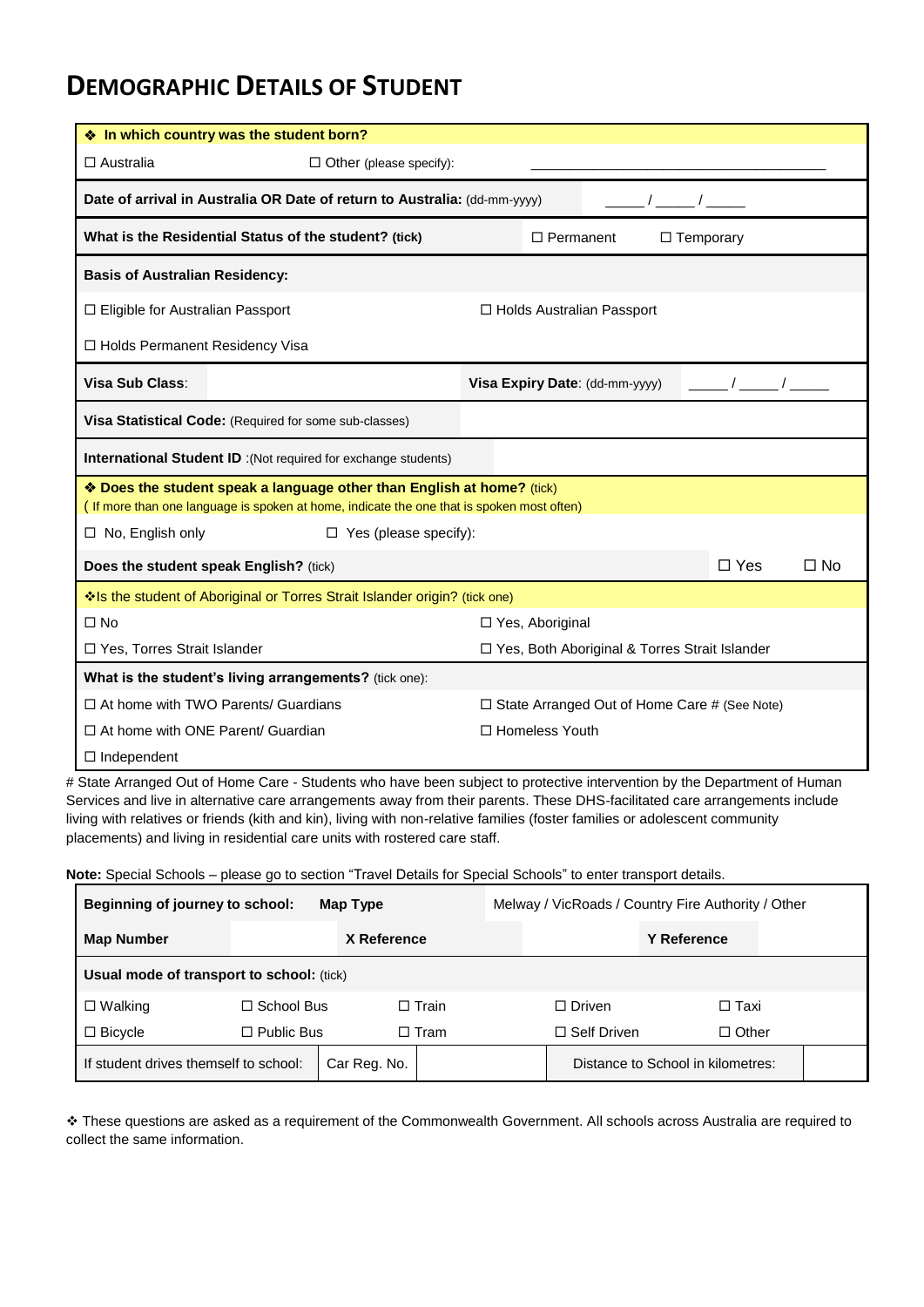## **SCHOOL DETAILS**

| Date of first enrolment in an Australian School:                                                                           |                                                                                                                  |                                                               |  |                |                            |            |           |              |           |
|----------------------------------------------------------------------------------------------------------------------------|------------------------------------------------------------------------------------------------------------------|---------------------------------------------------------------|--|----------------|----------------------------|------------|-----------|--------------|-----------|
| <b>Name of previous School:</b>                                                                                            |                                                                                                                  |                                                               |  |                |                            |            |           |              |           |
| Years of previous education:                                                                                               |                                                                                                                  | What was the language of the<br>student's previous education? |  |                |                            |            |           |              |           |
|                                                                                                                            | Does the student have a Victorian Student Number (VSN)?                                                          |                                                               |  |                |                            |            |           |              |           |
| Yes.<br>Yes, but the VSN is unknown<br>$\Box$ No. The student has never been<br>П<br>□<br>issued a VSN.<br>Please specify: |                                                                                                                  |                                                               |  |                |                            |            |           |              |           |
| Years of interruption to education:                                                                                        |                                                                                                                  |                                                               |  | $year?$ (tick) | Is the student repeating a | $\Box$ Yes |           | $\Box$ No    |           |
| Will the student be attending this school full time? (tick)                                                                |                                                                                                                  |                                                               |  |                |                            | $\Box$ Yes |           | $\square$ No |           |
|                                                                                                                            | If No, what will be the time fraction that the student will be attending this school? (i.e: $0.8 = 4$ days/week) |                                                               |  |                |                            |            |           |              |           |
| <b>Other school Name:</b>                                                                                                  |                                                                                                                  | Time fraction:<br>Enrolled:<br>$\Omega$ .<br>$\Box$ Yes       |  |                |                            |            |           | $\Box$ No    |           |
| <b>Other school Name:</b>                                                                                                  |                                                                                                                  |                                                               |  |                | Time fraction:             | $\Omega$ . | Enrolled: | П.<br>Yes    | $\Box$ No |

## **CONDITIONAL ENROLMENT DETAILS**

In some circumstances a child may be enrolled conditionally, particularly if the required enrolment documentation to determine the shared parental responsibility arrangements for a child is not provided. Please refer to the School Policy & Advisory Guide's Admission page for more information

[\(http://www.education.vic.gov.au/school/principals/spag/participation/Pages/admission.aspx\)](http://www.education.vic.gov.au/school/principals/spag/participation/Pages/admission.aspx).

| <b>Enrolment conditions</b> |  |  |
|-----------------------------|--|--|
|                             |  |  |
|                             |  |  |
|                             |  |  |

#### **OFFICE USE ONLY**

| Has the documentation been provided and retained on school<br>records? | □ Yes | $\Box$ No |
|------------------------------------------------------------------------|-------|-----------|
| Have the conditions been met to complete the enrolment?                | □ Yes | $\Box$ No |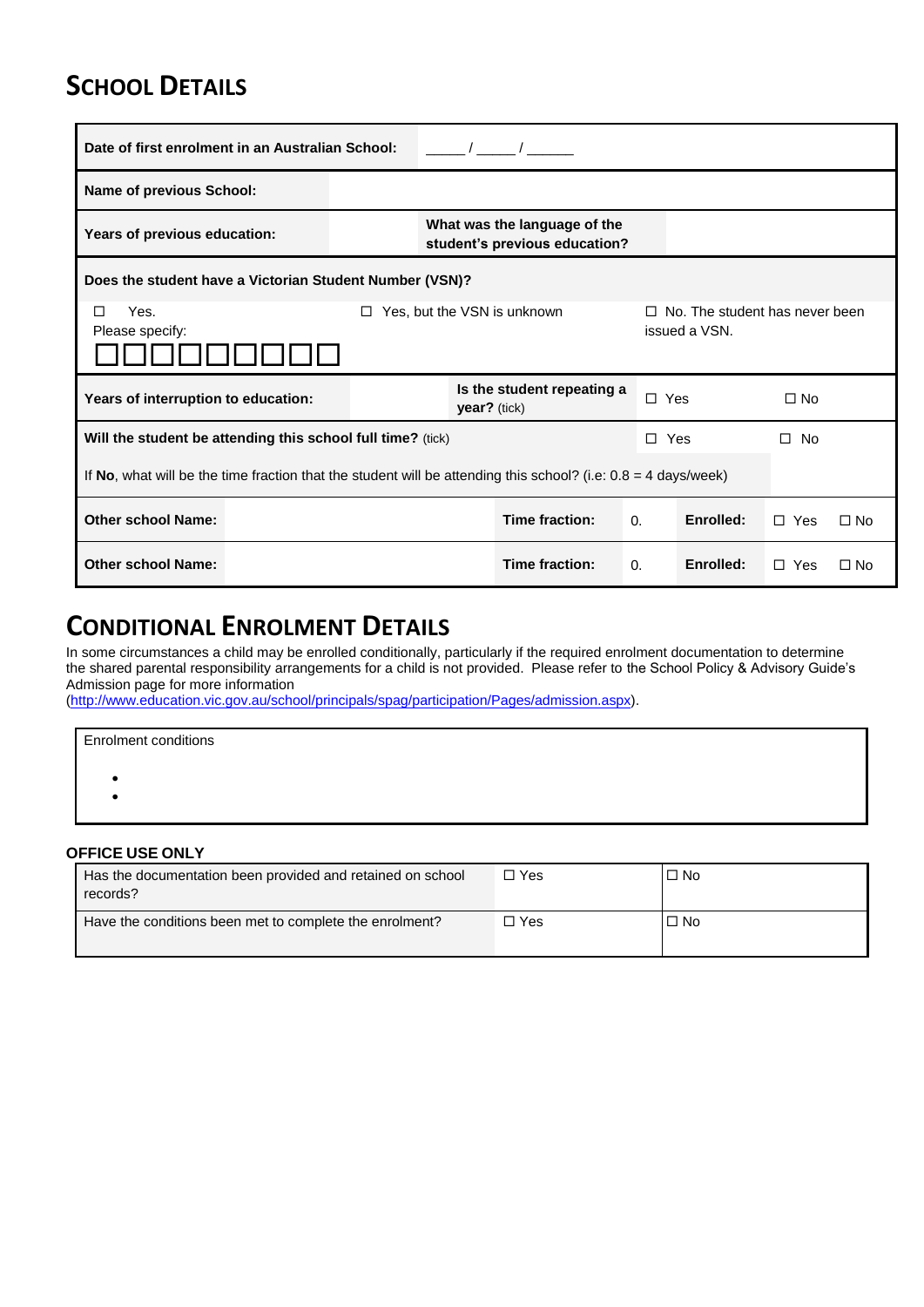### **STUDENT ACCESS OR ACTIVITY RESTRICTIONS DETAILS**

| Is the student at risk?                 |                                                        | $\Box$ Yes                                                                                                                    | $\Box$ No                                                                             |                         |  |
|-----------------------------------------|--------------------------------------------------------|-------------------------------------------------------------------------------------------------------------------------------|---------------------------------------------------------------------------------------|-------------------------|--|
|                                         | Is there an Access Alert for the student? (tick)       | $\Box$ Yes (If Yes, then complete the<br>following questions and present a<br>current copy of the document to the<br>school.) | $\Box$ No (If No, move to the immunisation<br>/ medical condition details questions.) |                         |  |
| <b>Access Type: (tick)</b>              | $\Box$ Parenting Order                                 | $\Box$ Parenting Plan                                                                                                         | Intervention Order<br>П                                                               | $\Box$ Protection Order |  |
|                                         | □ Informal Carer Stat Dec                              | $\Box$ DHHS<br>□ Witness Protection<br>Authorisation<br>Program Order                                                         |                                                                                       | $\Box$ Other            |  |
| <b>Describe any Access Restriction:</b> |                                                        |                                                                                                                               |                                                                                       |                         |  |
|                                         | Is there an Activity Alert for the student? (tick)     | $\Box$ Yes                                                                                                                    | $\Box$ No                                                                             |                         |  |
|                                         | If Yes, then describe the Activity Restriction:        |                                                                                                                               |                                                                                       |                         |  |
| <b>OFFICE USE ONLY</b>                  |                                                        |                                                                                                                               |                                                                                       |                         |  |
|                                         | Current custody document placed on student file? □ Yes |                                                                                                                               | $\square$ No                                                                          |                         |  |
|                                         |                                                        |                                                                                                                               |                                                                                       |                         |  |

In the event of illness or injury to my child whilst at school, on an excursion, or travelling to or from school; I authorise the Principal or teacher-in-charge of my child, where the Principal or teacher-in-charge is unable to contact me, or it is otherwise impracticable to contact me to: (cross out any unacceptable statement)

- consent to my child receiving such medical or surgical attention as may be deemed necessary by a medical practitioner,
- **Example 3** administer such first aid as the Principal or staff member may judge to be reasonably necessary.

Signature of Parent/Guardian:

Date: \_\_\_\_\_ / \_\_\_\_\_ / \_\_\_\_\_\_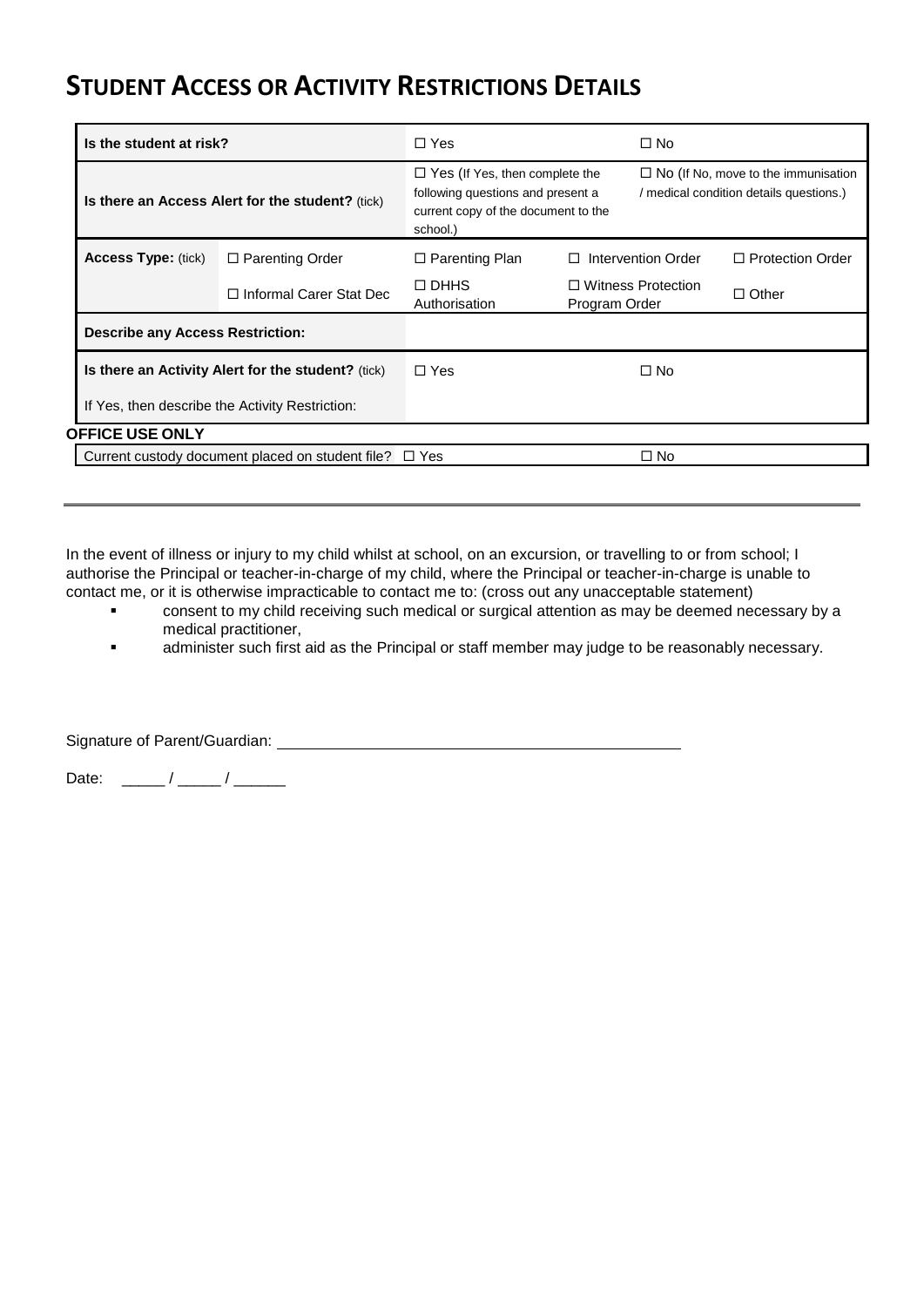# **STUDENT MEDICAL DETAILS**

**MEDICAL CONDITION DETAILS:**

| Does the student suffer from any of the                                                              | Hearing: | □ Yes | $\square$ No | <b>Vision</b> | $\Box$ Yes | □ No |
|------------------------------------------------------------------------------------------------------|----------|-------|--------------|---------------|------------|------|
| following impairments? (tick)                                                                        | Speech:  | □ Yes | $\Box$ No    | Mobility:     | $\Box$ Yes | □ No |
| Does the student suffer from Asthma? (tick) If No, please go to the Other Medical Conditions section |          |       |              |               | □ Yes      | □ No |

#### **ASTHMA MEDICAL CONDITION DETAILS:**

Answer the following questions **ONLY** if the student suffers from any asthma medical conditions.

| Please indicate if the student suffers from any of the<br>following symptoms: (tick)                     |  |  |                                  |                | If my child displays any of these symptoms please: (tick) |                                                     |                     |                |                  |                 |
|----------------------------------------------------------------------------------------------------------|--|--|----------------------------------|----------------|-----------------------------------------------------------|-----------------------------------------------------|---------------------|----------------|------------------|-----------------|
| $\Box$ Cough                                                                                             |  |  |                                  |                | Inform Doctor                                             |                                                     |                     |                | $\Box$ Yes       | $\square$ No    |
| $\Box$ Difficulty Breathing                                                                              |  |  |                                  |                |                                                           | Inform Emergency Contact                            |                     |                | $\Box$ Yes       | $\square$ No    |
| $\Box$ Wheeze                                                                                            |  |  |                                  |                |                                                           | Administer Medication                               |                     |                | $\Box$ Yes       | $\square$ No    |
| $\Box$ Exhibits symptoms after exertion                                                                  |  |  |                                  |                |                                                           | <b>Other Medical Action</b>                         |                     |                | $\Box$ Yes       | $\square$ No    |
| $\Box$ Tight Chest                                                                                       |  |  |                                  |                |                                                           | If yes, please specify:                             |                     |                |                  |                 |
| Has an Asthma Management Plan been provided to School?                                                   |  |  |                                  |                |                                                           |                                                     |                     | $\Box$ Yes     | $\square$ No     |                 |
| <b>Does the student take medication?</b> (tick)                                                          |  |  | $\Box$ Yes                       | $\square$ No   |                                                           | Name of medication taken:                           |                     |                |                  |                 |
| Is the medication taken regularly by the student (preventive) or only in response<br>to symptoms? (tick) |  |  |                                  |                |                                                           |                                                     | $\Box$ Preventative |                |                  | $\Box$ Response |
| Indicate the usual dosage of<br>medication taken:                                                        |  |  |                                  |                |                                                           | Indicate how frequently<br>the medication is taken: |                     |                |                  |                 |
| <b>Medication is usually administered by: (tick)</b>                                                     |  |  |                                  | $\Box$ Student |                                                           | $\square$ Nurse                                     |                     | $\Box$ Teacher | $\Box$ Other     |                 |
| $\Box$ with Student<br><b>Medication is stored:</b> (tick)                                               |  |  |                                  |                | $\Box$ with Nurse<br>$\Box$ Fridge in Staff Room          |                                                     |                     |                | $\Box$ Elsewhere |                 |
| Dosage time                                                                                              |  |  | <b>Reminder required?</b> (tick) | $\Box$ Yes     | $\square$ No                                              | <b>Poison Rating</b>                                |                     |                |                  |                 |

#### **OTHER MEDICAL CONDITIONS**

(More copies of the other medical condition forms are available on request from the school.)

| Does the student have any other medical condition? (tick)                                                |  |                                  |                        |                      |                                                                                    |                        |                     | $\Box$ Yes               | $\square$ No                 |
|----------------------------------------------------------------------------------------------------------|--|----------------------------------|------------------------|----------------------|------------------------------------------------------------------------------------|------------------------|---------------------|--------------------------|------------------------------|
| If yes, please specify:                                                                                  |  |                                  |                        |                      |                                                                                    |                        |                     |                          |                              |
| Symptoms:                                                                                                |  |                                  |                        |                      |                                                                                    |                        |                     |                          |                              |
| If my child displays any of the symptoms above please: (tick)                                            |  |                                  |                        |                      |                                                                                    |                        |                     |                          |                              |
| Inform Doctor<br><b>Administer Medication</b>                                                            |  | $\Box$ Yes<br>$\Box$ Yes         | $\Box$ No<br>$\Box$ No |                      | Inform Emergency Contact<br><b>Other Medical Action</b><br>If yes, please specify: |                        |                     | $\Box$ Yes<br>$\Box$ Yes | $\square$ No<br>$\square$ No |
| <b>Does the student take medication?</b> (tick)                                                          |  | $\Box$ Yes                       | $\Box$ No              |                      | Name of medication taken:                                                          |                        |                     |                          |                              |
| Is the medication taken regularly by the student (preventive) or only in<br>response to symptoms? (tick) |  |                                  |                        |                      |                                                                                    |                        | $\Box$ Preventative | $\Box$ Response          |                              |
| Indicate the usual dosage of<br>medication taken:                                                        |  |                                  |                        |                      | Indicate how frequently the<br>medication is taken:                                |                        |                     |                          |                              |
| <b>Medication is usually administered by: (tick)</b>                                                     |  |                                  | $\Box$ Student         |                      | $\Box$ Nurse                                                                       |                        | г<br>Teacher        | $\Box$ Other             |                              |
| <b>Medication is stored: (tick)</b>                                                                      |  | $\Box$ with Student              |                        | $\square$ with Nurse | Room                                                                               | $\Box$ Fridge in Staff |                     | $\Box$ Elsewhere         |                              |
| Dosage time                                                                                              |  | <b>Reminder required?</b> (tick) | $\Box$ Yes             | $\Box$ No            |                                                                                    | <b>Poison Rating</b>   |                     |                          |                              |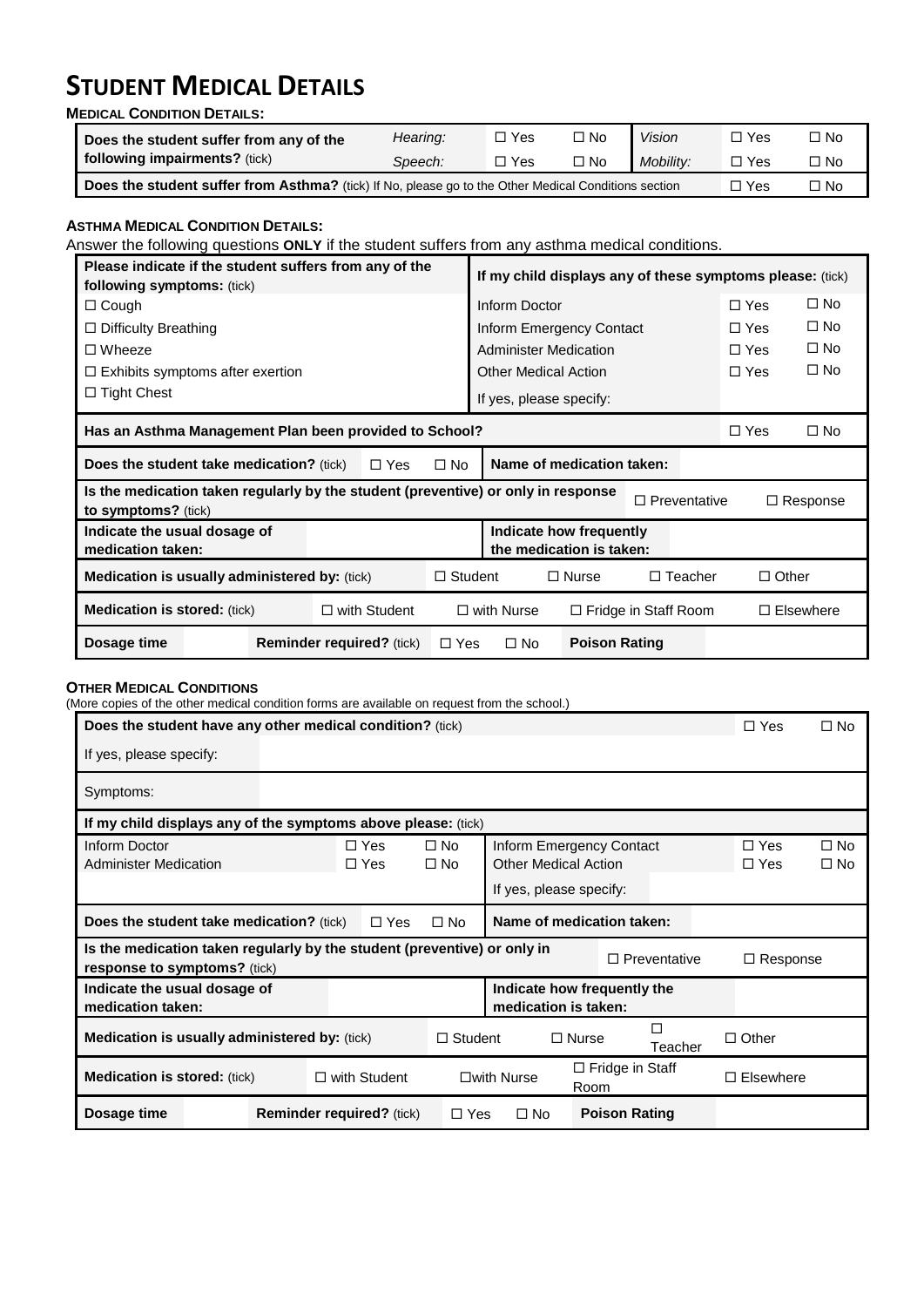## **STUDENT DOCTOR DETAILS**

The following details should **only** be provided if **this** student has a Doctor and/or Medicare number different to the Primary Family.

| <b>Doctor's Name:</b>                |                   |                   |              |
|--------------------------------------|-------------------|-------------------|--------------|
| Individual or Group Practice: (tick) |                   | $\Box$ Individual | $\Box$ Group |
| No. & Street or PO Box No.:          |                   |                   |              |
| Suburb:                              |                   |                   |              |
| State:                               | Postcode:         |                   |              |
| <b>Telephone Number</b>              | <b>Fax Number</b> |                   |              |
| <b>Student Medicare Number:</b>      |                   |                   |              |

## **STUDENT EMERGENCY CONTACTS**

This section should **ONLY** be filled out if **THIS** student has emergency contacts other than the Prime Family Emergency Contacts.

| <b>Name</b> | <b>Relationship</b><br>(Neighbour, Relative, Friend or Other) | <b>Language Spoken</b><br>(If English Write "E") | <b>Telephone Contact</b> |
|-------------|---------------------------------------------------------------|--------------------------------------------------|--------------------------|
|             |                                                               |                                                  |                          |
|             |                                                               |                                                  |                          |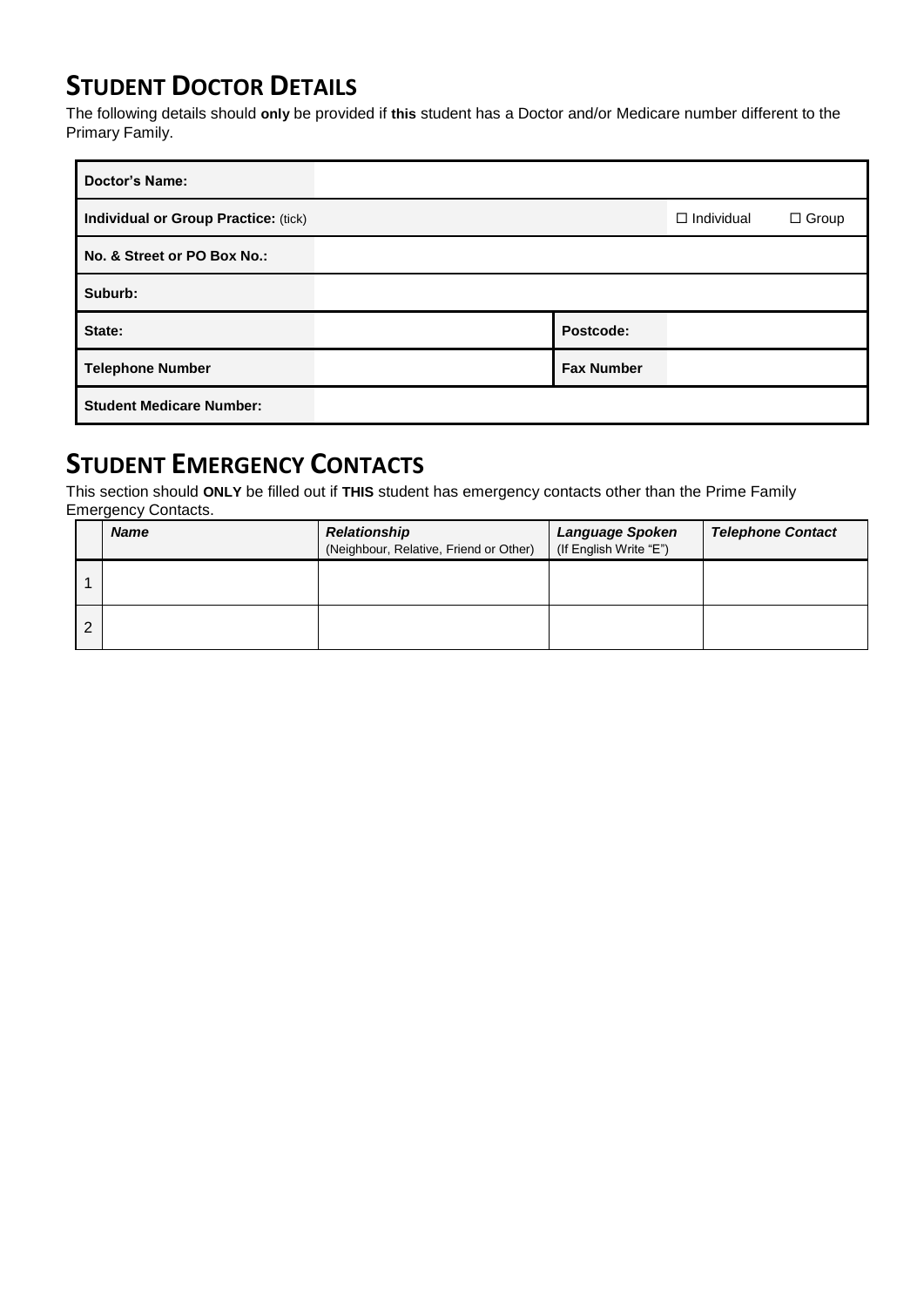# **TRAVEL DETAILS FOR SPECIAL SCHOOLS**

| How will the student travel to school? (tick)                                                                                                                                                                                                               |                                                                         |                              |                                                                                                                                                                                                                                                                                                  |                  |                               |  |
|-------------------------------------------------------------------------------------------------------------------------------------------------------------------------------------------------------------------------------------------------------------|-------------------------------------------------------------------------|------------------------------|--------------------------------------------------------------------------------------------------------------------------------------------------------------------------------------------------------------------------------------------------------------------------------------------------|------------------|-------------------------------|--|
| $\square$ Walk                                                                                                                                                                                                                                              | $\square$ Bicycle                                                       | $\square$ Train              |                                                                                                                                                                                                                                                                                                  | $\Box$ Tram      |                               |  |
| □ School Bus                                                                                                                                                                                                                                                | $\square$ Public Bus                                                    | $\Box$ Public Taxi           |                                                                                                                                                                                                                                                                                                  |                  | $\Box$ Driven by parent/carer |  |
| First date of travel? (tick)                                                                                                                                                                                                                                | □ Next school year                                                      | Alternate date: (dd-mm-yyyy) |                                                                                                                                                                                                                                                                                                  |                  | $\frac{1}{\sqrt{2}}$          |  |
| Is the student applying to travel on a school bus or for other travel assistance? (tick)                                                                                                                                                                    |                                                                         |                              |                                                                                                                                                                                                                                                                                                  |                  |                               |  |
| $\Box$ Yes                                                                                                                                                                                                                                                  |                                                                         | $\square$ No                 |                                                                                                                                                                                                                                                                                                  |                  |                               |  |
| Type of travel assistance requested?<br>(completion of additional form required)                                                                                                                                                                            |                                                                         |                              |                                                                                                                                                                                                                                                                                                  |                  |                               |  |
| □ Access to School Bus                                                                                                                                                                                                                                      | □ Conveyance Allowance                                                  |                              |                                                                                                                                                                                                                                                                                                  |                  |                               |  |
| If by School Bus, please advise local bus stop if known:                                                                                                                                                                                                    |                                                                         |                              |                                                                                                                                                                                                                                                                                                  |                  |                               |  |
| Landmark:                                                                                                                                                                                                                                                   | Map Type:                                                               |                              | $\mathsf{X}$ and $\mathsf{X}$ and $\mathsf{X}$ and $\mathsf{X}$ and $\mathsf{X}$ are $\mathsf{X}$ and $\mathsf{X}$ and $\mathsf{X}$ are $\mathsf{X}$ and $\mathsf{X}$ and $\mathsf{X}$ are $\mathsf{X}$ and $\mathsf{X}$ are $\mathsf{X}$ and $\mathsf{X}$ and $\mathsf{X}$ are $\mathsf{X}$ and |                  | $Y = \Box$                    |  |
| <b>Assisted Mobility (if applicable):</b>                                                                                                                                                                                                                   |                                                                         |                              |                                                                                                                                                                                                                                                                                                  |                  |                               |  |
| If applicable, specify the student's mode of assisted mobility.<br>$\Box$ Wheelchair                                                                                                                                                                        |                                                                         |                              |                                                                                                                                                                                                                                                                                                  | $\square$ Walker |                               |  |
| <b>Comments relevant to travel:</b>                                                                                                                                                                                                                         |                                                                         |                              |                                                                                                                                                                                                                                                                                                  |                  |                               |  |
| <b>Office Use Only:</b>                                                                                                                                                                                                                                     |                                                                         |                              |                                                                                                                                                                                                                                                                                                  |                  |                               |  |
|                                                                                                                                                                                                                                                             | Can the student Individual Learning Plan (ILP) include travel training? |                              | $\Box$ Yes                                                                                                                                                                                                                                                                                       |                  | $\square$ No                  |  |
| Is the student attending their nearest school?                                                                                                                                                                                                              |                                                                         |                              | $\square$ Yes                                                                                                                                                                                                                                                                                    |                  | $\square$ No                  |  |
| Does the student reside in Designated Transport Area (DTA) (if attending<br>special school)?                                                                                                                                                                |                                                                         |                              | $\Box$ Yes                                                                                                                                                                                                                                                                                       |                  | $\Box$ No                     |  |
| Can the student be accommodated on existing route (if applicable)?                                                                                                                                                                                          |                                                                         |                              | $\Box$ Yes                                                                                                                                                                                                                                                                                       |                  | $\Box$ No                     |  |
| <b>Pick-up Point:</b>                                                                                                                                                                                                                                       |                                                                         |                              | Map Ref:                                                                                                                                                                                                                                                                                         |                  | Time AM:                      |  |
| <b>Set Down Point:</b>                                                                                                                                                                                                                                      |                                                                         |                              | Map Ref:                                                                                                                                                                                                                                                                                         |                  | Time PM:                      |  |
| NOTE: Students residing in Rural/Regional Victoria or attending special schools may be entitled to receive transport assistance.<br>The Department may give access to a school bus service or pay a conveyance allowance to assist with the cost of travel. |                                                                         |                              |                                                                                                                                                                                                                                                                                                  |                  |                               |  |

Information on eligibility and the application process can be obtained from the school.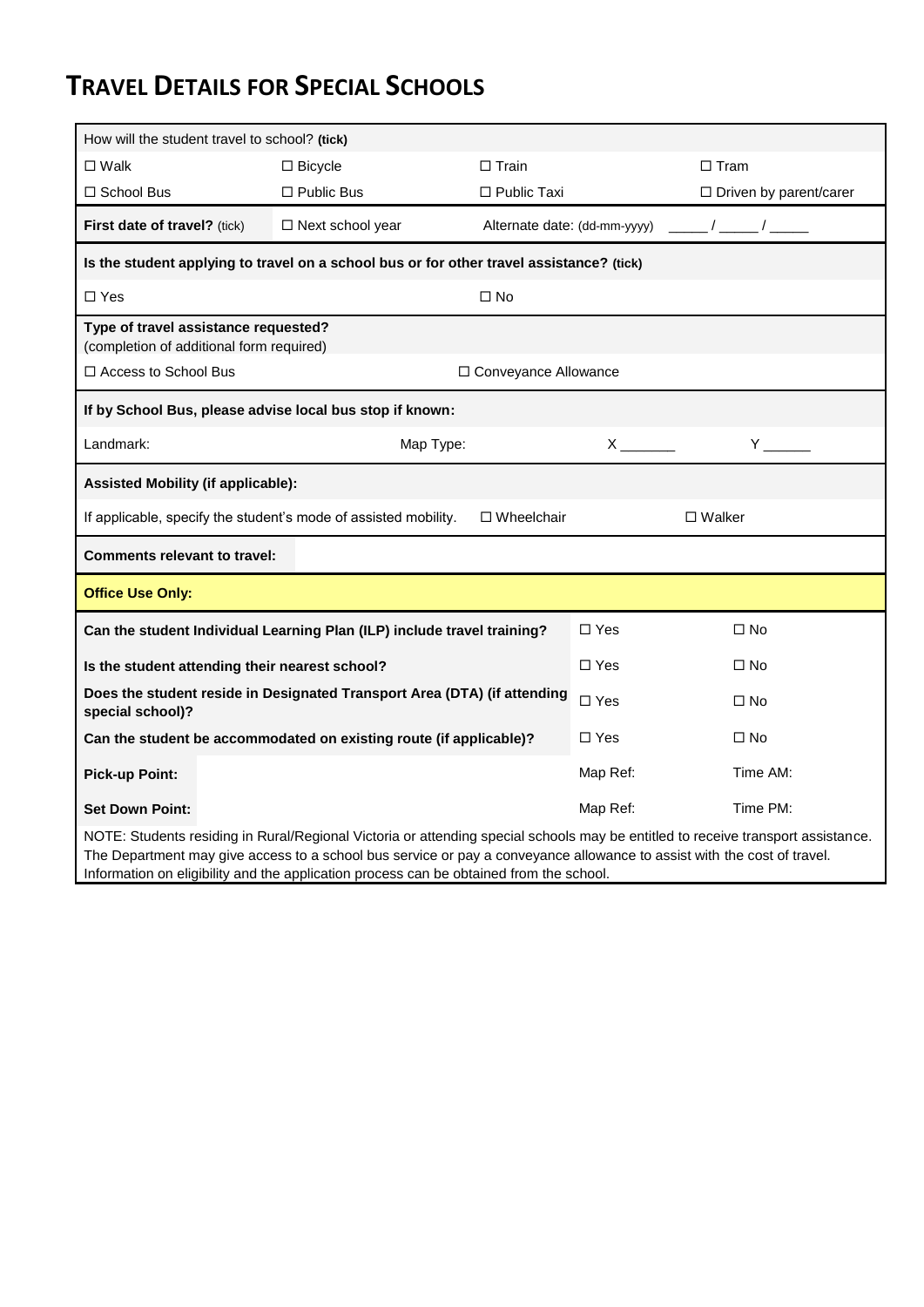Thank you for taking the time to complete this Student Enrolment form. We understand that the information you have provided is confidential and will be treated as such, but the details are required to enable staff to properly enrol your child at our school.

I certify that the information contained within this form is correct.

Signature of Parent/Guardian:

Date:  $/$  /  $/$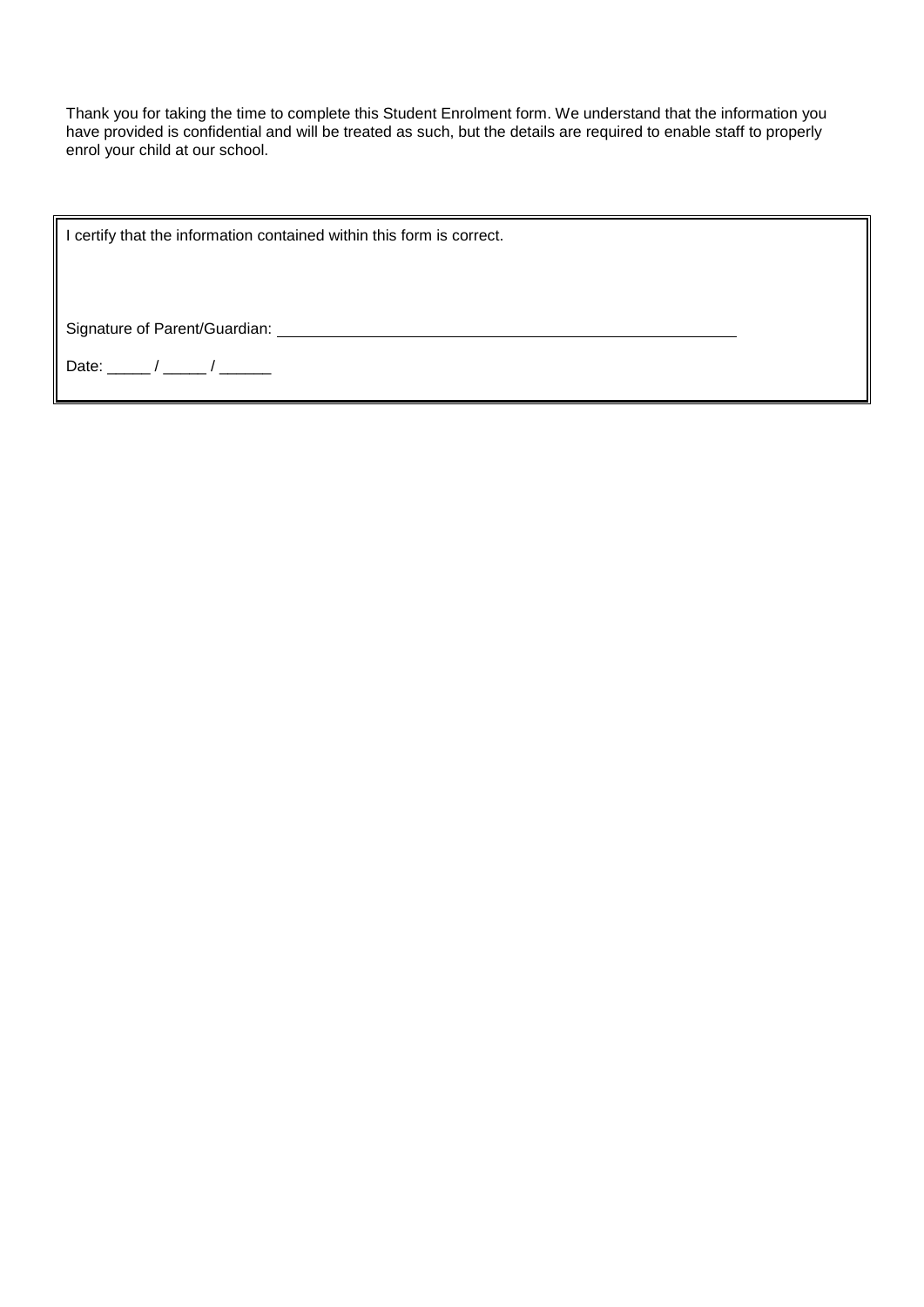# **PARENTAL OCCUPATION GROUP CODES**

The codes outlined below are to be used when providing family occupation details for enrolled students. This information is used for determining funding allocations to schools.

#### **GROUP A Senior management in large business organisation, government administration and defence, and qualified professional**s

**Senior Executive / Manager / Department Head** in industry, commerce, media or other large organisation

**Public Service Manager** (Section head or above), regional director, health / education / police / fire services administrator

**Other administrator** (school principal, faculty head / dean, library / museum / gallery director, research facility director) **Defence Forces** Commissioned Officer

**Professionals** - generally have degree or higher qualifications and experience in applying this knowledge to design, develop or operate complex systems; identify, treat and advise on problems; and teach others:

- *Health, Education, Law, Social Welfare, Engineering, Science, Computing* professional
- *Business* (management consultant, business analyst, accountant, auditor, policy analyst, actuary, valuer)
- *Air/sea transport* (aircraft / ship's captain / officer / pilot, flight officer, flying instructor, air traffic controller)

#### **GROUP B Other business managers, arts/media/sportspersons and associate professionals**

**Owner / Manager** of farm, construction, import/export, wholesale, manufacturing, transport, real estate business **Specialist Manager** (finance / engineering / production / personnel / industrial relations / sales / marketing) **Financial Services Manager** (bank branch manager, finance / investment / insurance broker, credit / loans officer) **Retail sales / Services manager** (shop, petrol station, restaurant, club, hotel/motel, cinema, theatre, agency) **Arts / Media / Sports** (musician, actor, dancer, painter, potter, sculptor, journalist, author, media presenter,

photographer, designer, illustrator, proof reader, sportsman/woman, coach, trainer, sports official) **Associate Professionals** - generally have diploma / technical qualifications and support managers and professionals:

- **Health, Education, Law, Social Welfare, Engineering, Science, Computing technician / associate** 
	- professional
	- *Business / administration* (recruitment / employment / industrial relations / training officer, marketing / advertising specialist, market research analyst, technical sales representative, retail buyer, office / project manager)
	- *Defence Forces* senior Non-Commissioned Officer

#### **GROUP C Tradesmen/women, clerks and skilled office, sales and service staff**

**Tradesmen/women** generally have completed a 4 year Trade Certificate, usually by apprenticeship. All tradesmen/women are included in this group

**Clerks** (bookkeeper, bank / PO clerk, statistical / actuarial clerk, accounting / claims / audit clerk, payroll clerk, recording / registry / filing clerk, betting clerk, stores / inventory clerk, purchasing / order clerk, freight / transport / shipping clerk, bond clerk, customs agent, customer services clerk, admissions clerk)

#### **Skilled office, sales and service staff**:

- *Office* (secretary, personal assistant, desktop publishing operator, switchboard operator)
- *Sales* (company sales representative, auctioneer, insurance agent/assessor/loss adjuster, market researcher)
- *Service* (aged / disabled / refuge / child care worker, nanny, meter reader, parking inspector, postal worker, courier, travel agent, tour guide, flight attendant, fitness instructor, casino dealer/supervisor)

### **GROUP D Machine operators, hospitality staff, assistants, labourers and related workers**

### **Drivers, mobile plant, production / processing machinery and other machinery operators**

**Hospitality staff** (hotel service supervisor, receptionist, waiter, bar attendant, kitchen hand, porter, housekeeper) **Office assistants, sales assistants and other assistants**:

- *Office* (typist, word processing / data entry / business machine operator, receptionist, office assistant)
- *Sales* (sales assistant, motor vehicle / caravan / parts salesperson, checkout operator, cashier, bus / train conductor, ticket seller, service station attendant, car rental desk staff, street vendor, telemarketer, shelf stacker)
- *Assistant / aide* (trades' assistant, school / teacher's aide, dental assistant, veterinary nurse, nursing assistant, museum / gallery attendant, usher, home helper, salon assistant, animal attendant)

#### **Labourers and related workers**

- *Defence Forces* ranks below senior NCO not included above
- *Agriculture, horticulture, forestry, fishing, mining worker* (farm overseer, shearer, wool / hide classer, farm hand, horse trainer, nurseryman, greenkeeper, gardener, tree surgeon, forestry/ logging worker, miner, seafarer / fishing hand)
- *Other worke*r (labourer, factory hand, storeman, guard, cleaner, caretaker, laundry worker, trolley collector, car park attendant, crossing supervisor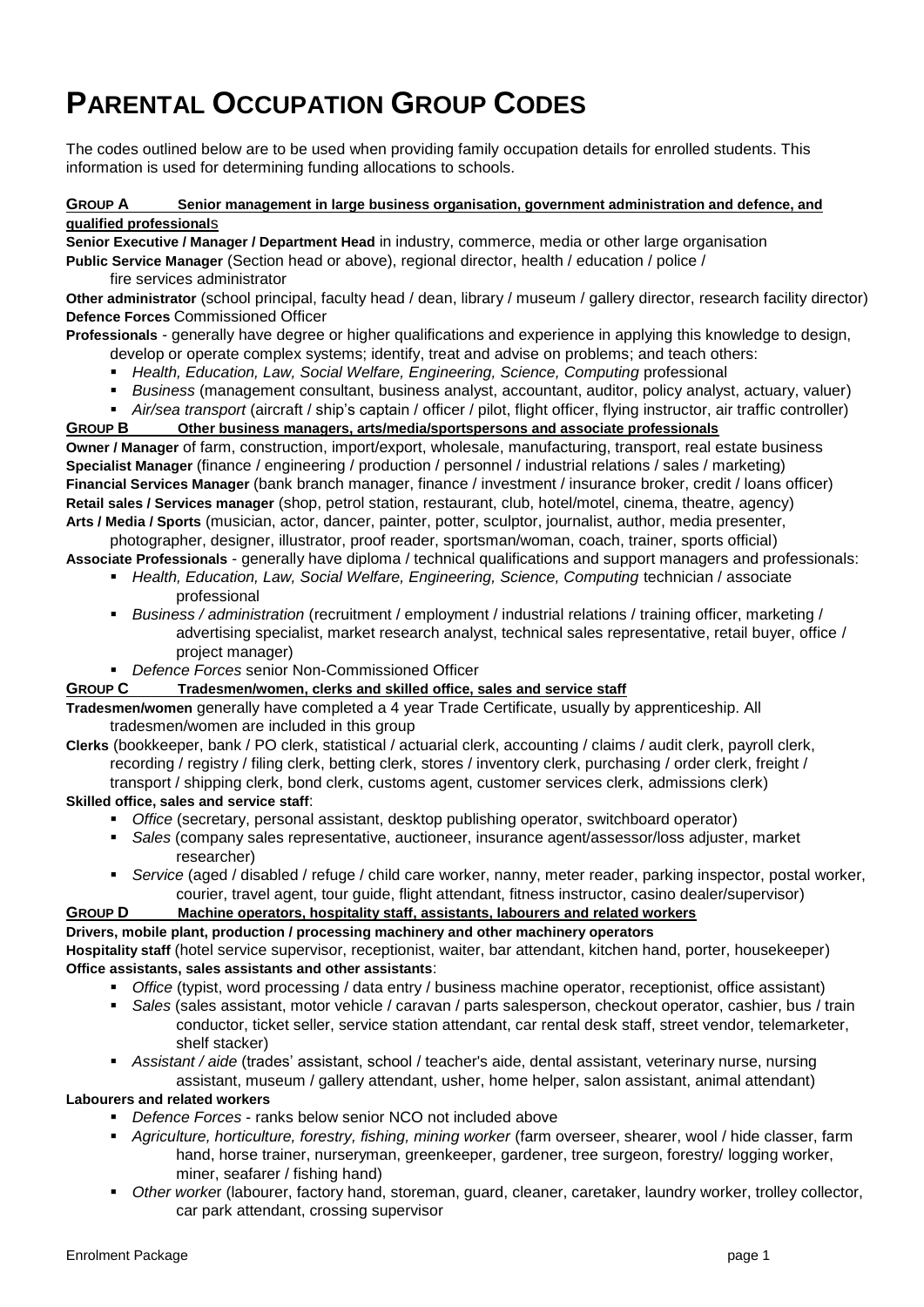

## Altona Meadows Primary School LEGAL ENROLMENT REQUIREMENTS

### **BIRTH CERTIFICATE &/OR PASSPORTS**

#### **Please note that it is a LEGAL REQUIREMENT to provide a Birth Certificate or Passport for enrolment to a primary school in Victoria.**

- Birth Certificate (extract or original no photocopies accepted)
- For children born overseas (except New Zealand) must also present their **Passport** *&* **Visa.**

### **SCHOOL ENTRY IMMUNISATION CERTIFICATE**

**Please note that it is a LEGAL REQUIREMENT to provide a school entry Immunisation Certificate for enrolment to a primary school in Victoria.**

A school entry immunisation certificate is a specific document which shows your child's record of immunisation. The certificate is an important record that will assist health authorities in protecting children in the event of a vaccine preventable disease occurrence in school.

There are now 4 ways parents can obtain a school entry Immunisation Certificate:

1. Parents will automatically receive a history statement from the **Australian Childhood Immunisation Register (ACIR)** after your child has completed their 4 year old vaccine schedule and has completed all childhood immunisations required. If you haven't received it contact:

**The Australian Childhood Immunisation Register (ACIR) 1800 653 809**

OR 2. As of  $1<sup>st</sup>$  January 2010, schools are able to accept an Immunisation Certificate issued by a doctor. OR 3. Visit your local Medicare office requesting a printout of your child's immunisation history or go online to their website [www.medicareaustralia.gov.au](http://www.medicareaustralia.gov.au/) OR 4. The Public Health Department issues Immunisation Certificates for children entering school

*ONLY* **IF THE CHILD WAS IMMUNISED OVERSEAS, HAS MEDICAL CONTRAINDICATIONS, OR ARE CONSCIENTIOUS OBJECTORS. To obtain a certificate you MUST take your child's immunisation records to:**

> **Public Health Department 115 Civic Parade Altona. Phone 9932.1511**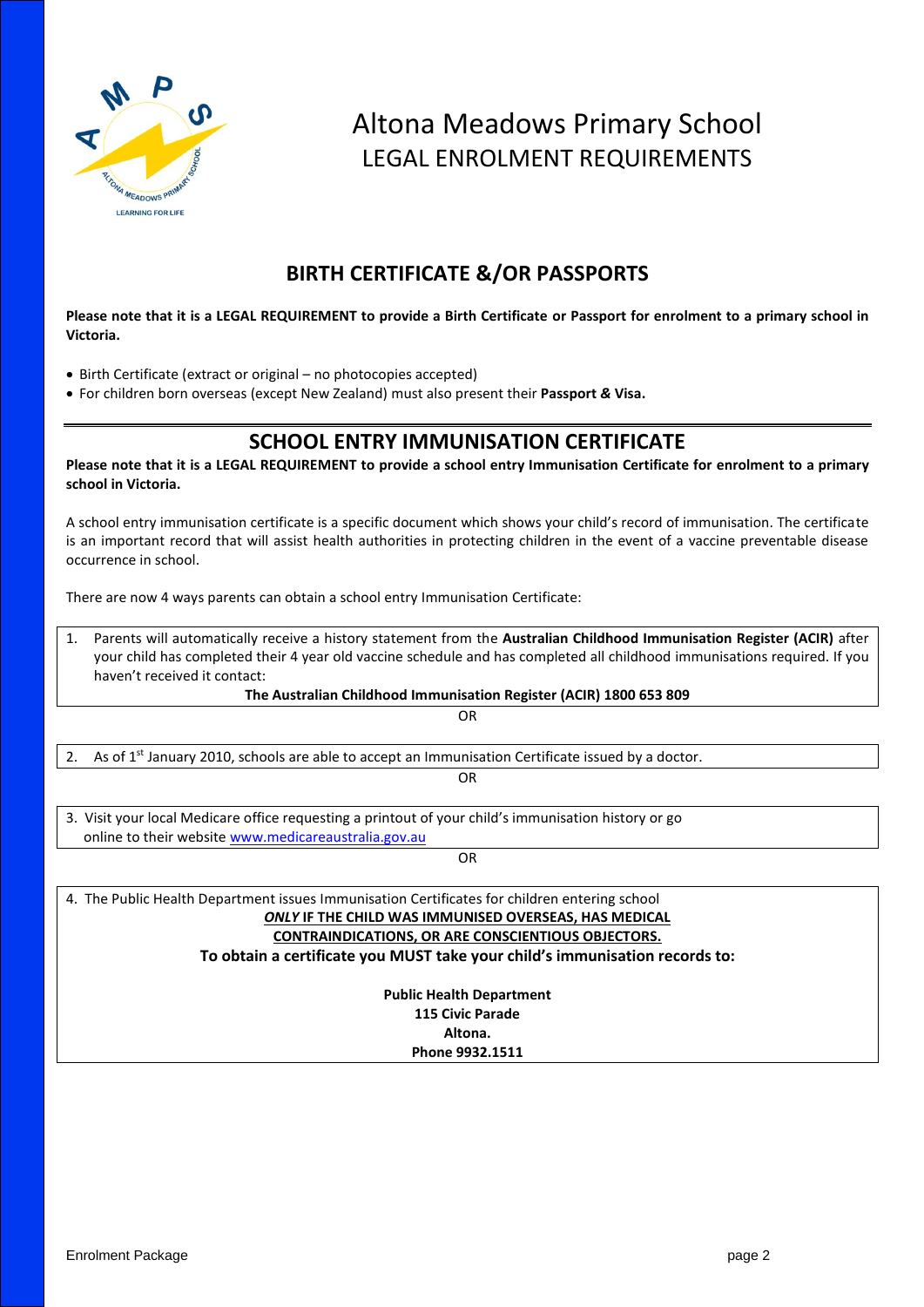

## **ALTONA MEADOWS PRIMARY SCHOOL Web Page & Multi Media/ Photo/Newspaper/T.V. Permission Form**

Dear Parents/Guardians,

AMPS have an Internet Web Page on the worldwide Internet. Our address is [www.amps.vic.edu.au](http://www.amps.vic.edu.au/)

The web page includes information about the school, children's writing and art etc and some photographs or video images of children. The content will change from time to time.

Please complete this form and return it to the school office. If circumstances change you may cancel this authority simply by contacting the school.

**Student Photo's and Privacy Act** – during the course of your child's education at AMPS they may occasionally have their photo or name (first name only) published on the school's website and/or newspapers. If you have any objections about your child's photo or name appearing on the website and/or newspapers, please contact Mr. Reid. We will never disclose full names, addresses or phone numbers.

**This authority will remain current for the years of yours child's education at AMPS unless you instruct us otherwise.**

|                                                                                                                                                                                                                                | Grade:             |
|--------------------------------------------------------------------------------------------------------------------------------------------------------------------------------------------------------------------------------|--------------------|
| I give permission for my child to:-                                                                                                                                                                                            | Please $\boxtimes$ |
| Use the Internet for research purposes and I am aware of the school policy on<br>Internet use.                                                                                                                                 | <b>YES</b><br>NO.  |
| Publish written work and artwork on the Internet using his/her first name only.                                                                                                                                                |                    |
| Appear unnamed in photographs and video footage on the Internet.                                                                                                                                                               |                    |
| Send and receive e-mail from other people and organisations as approved by<br>his/her classroom teacher.                                                                                                                       |                    |
| Parent/Guardian's name: Management of the state of the state of the state of the state of the state of the state of the state of the state of the state of the state of the state of the state of the state of the state of th |                    |
| <b>Parent/Guardian's Signature:</b>                                                                                                                                                                                            | Date:              |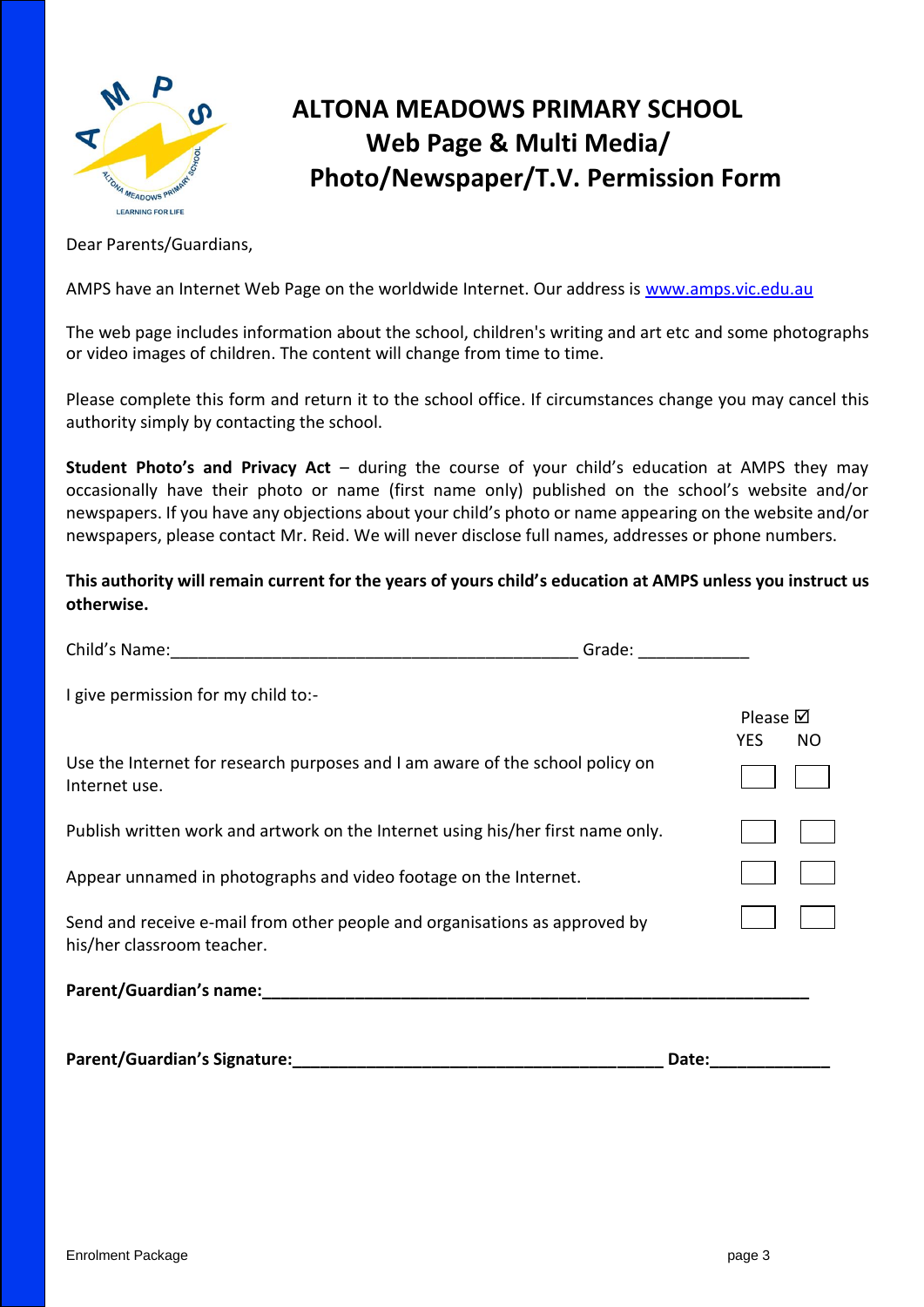

## **ALTONA MEADOWS PRIMARY SCHOOL**

Consent to Conduct Head Lice Inspections

### **Permission to cover the student for duration of time at Altona Meadows Primary School.**

Throughout your child's schooling the school will be arranging head lice inspections of students.

The management of head lice infection works best when all children are involved in our screening program.

The school is aware that this can be a sensitive issue and is committed to maintaining student confidentiality and avoiding stigmatisation.

The inspection of students will be conducted by a trained person approved by the principal and school council.

Before any inspections are conducted the person conducting the inspections will explain to all students what is being done and why it will be emphasised to the students that the presence of head lice in their hair does not mean that their hair is less clean or well-kept than anyone else's. It will be also pointed out that head lice can be itchy and annoying and if you know that you have got them, you can do something about it.

The person conducting the inspections will check through each student's hair to see if any head lice or eggs are present.

In cases where head lice are found, the person inspecting the student will inform the student's teacher and the principal. The school will make appropriate contact with the parents/guardians/carer.

Please note that the health regulations require that where a child has head lice, that child should not return to school until appropriate treatment has commenced. The school may request the completion of an 'Action Taken' form, which requires parents/guardians/carers to nominate if and when the treatment has started.

*I hear by give consent for my child to be included in the schools head lice inspection program for the duration of their schooling at Altona Meadows Primary School*

Name of child:

Name of Parent:

Signature of Parent Theorem 2011 and 2012 and 2012 and 2012 and 2012 and 2012 and 2012 and 2012 and 2012 and 20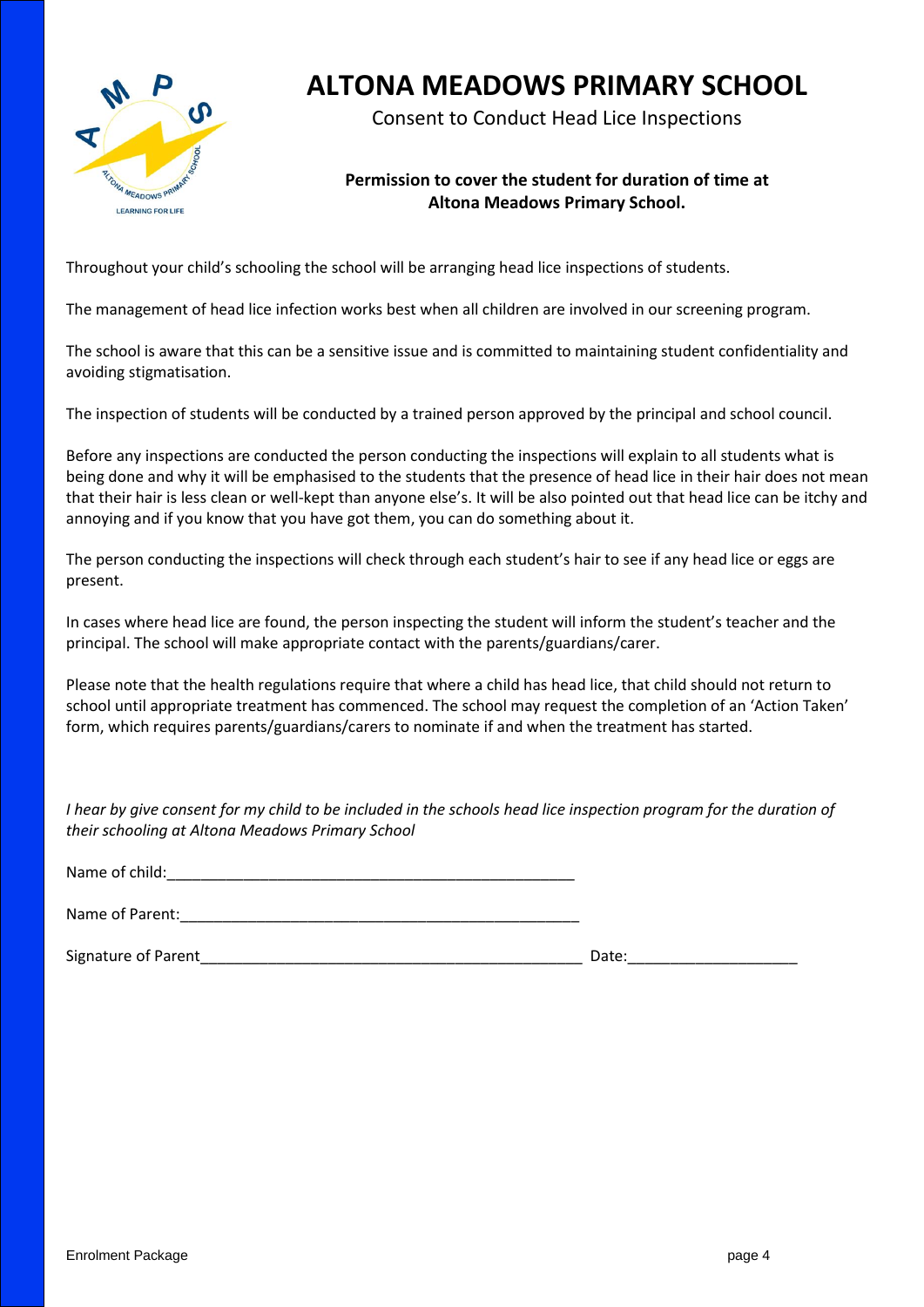

## **ALTONA MEADOWS PRIMARY SCHOOL**

### LOCAL EXCURSION PERMISSION NOTICE

Dear Parent/Guardian,

At times, your child/ren may leave the school grounds under careful supervision by staff.

These are *no cost* local excursions that can be reached by walking short distances from school eg sport competitions, visits to the shopping centre or around the neighbourhood etc.

Could you please complete the permission note and return to the **school office.**

**Please Note: This local excursion permission note will cover your child for the duration of their primary school years at AMPS. If your circumstances change please notify the school.**

| <b>CHILD'S NAME:</b> | <b>GRADE:</b> |
|----------------------|---------------|
|                      |               |

*I give permission for my child to attend any local excursions.*

I authorise the teacher in charge to consent where it is impracticable to communicate with me to the child receiving such medical or surgical treatment as may be deemed necessary.

Parent/Guardian Signature:\_\_\_\_\_\_\_\_\_\_\_\_\_\_\_\_\_\_\_\_\_\_\_\_\_\_\_\_\_\_\_\_\_\_Date:\_\_\_\_\_\_\_\_\_\_\_\_\_